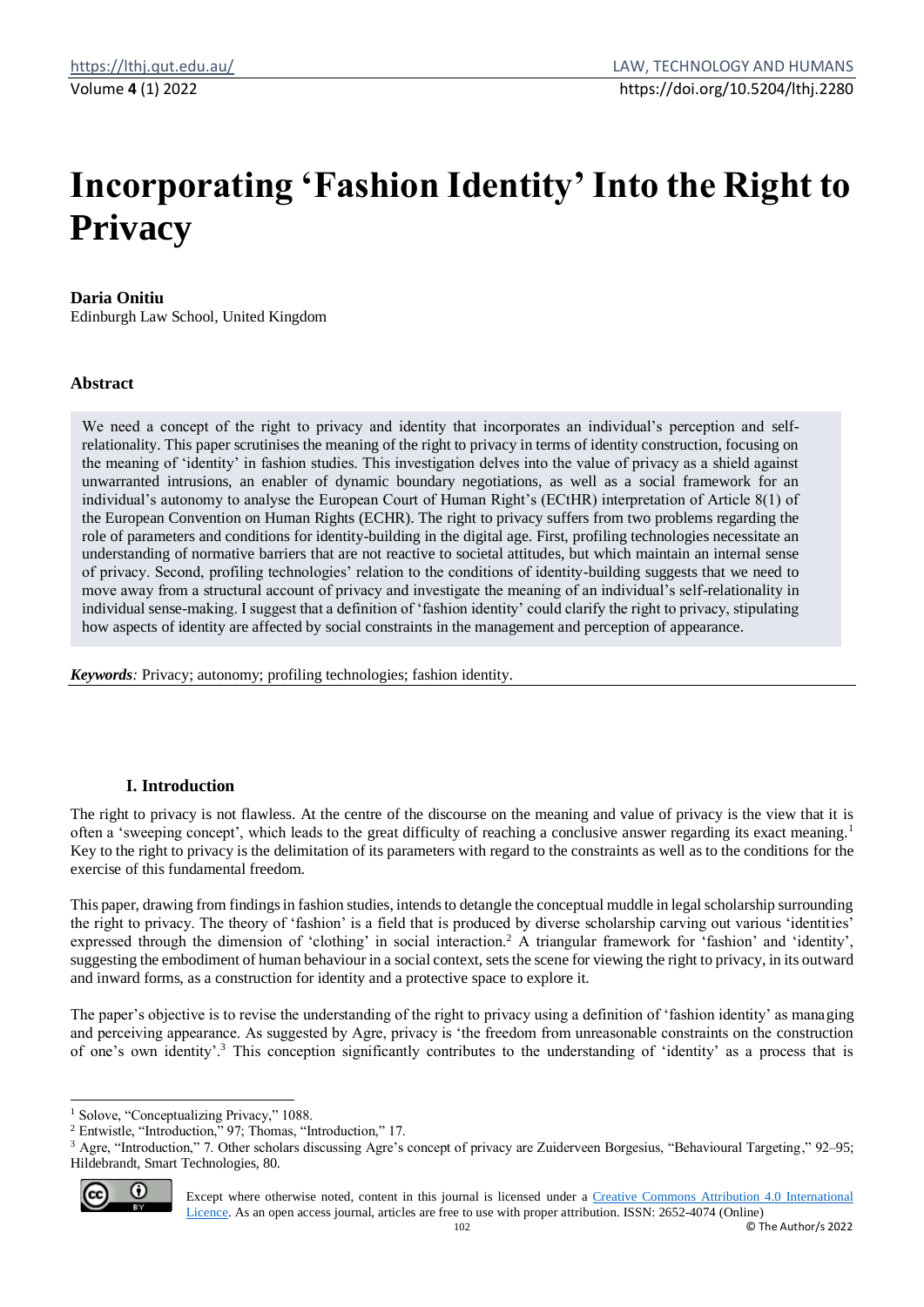safeguarded by a relational concept of privacy, which protects an individual's autonomy and maintaining selfhood.<sup>4</sup> Nevertheless, the question remains of what the exact nature of the right to privacy is in maintaining an objective and a subjective sense of self.

The paper investigates the parameters and conditions of privacy for identity-building, focusing on Article 8 of the European Convention on Human Rights  $ECHR$ <sup>5</sup> First, I submit that the 'reasonable expectation of privacy' test in Article 8(1) offers an incomplete picture of the role of privacy to develop with evolving norms that define individual perception.<sup>6</sup> Second, I contend that case law by the European Court of Human Rights (ECtHR) on personal autonomy and data protection<sup>7</sup> underscores the importance of an individual's unconscious associations with identity, which I define as the process of self-relationality of identity-building.

Understanding the right to privacy as being connected to identity stimulates a series of uncertainties regarding its functions in self-realisation in the digital age. Profiling technologies not only affect individual control concerning the flow of personal information, but also algorithms shape the contours of an individual's agency and choice.<sup>8</sup> Thus, a structural account of privacy does not offer reliable guidance for defining the potential of profiling technologies to create a 'new' reality of self-relation, which attaches direct meanings to an individual's values and attitudes. We need a view of privacy that incorporates both the way individual perceptions are formed and the understanding of the notion of self-relationality, as it includes a person's unconscious associations with fashion.

'Fashion identity' can offer a starting point for elaborating on the value of the right to privacy in the digital age because it signifies more than controlling impressions and self-representation in an environment. I suggest that the nature of the right to privacy is to hold together our separate selves in the face of objective and subjective constraints on identity formation. I conclude with guidance on clarifying the concept of the right to privacy, emphasising the relevance of individual perception and self-relationality regarding objective and subjective constraints on identity formation.

# **II. A Triangular Framework on 'Fashion Identity'**

Before we address the question of the nature of the right to privacy, it is important to clarify the meaning of 'fashion identity' to define the methodological framework. A triangular framework of 'fashion identity' sets the scene for investigating the extent to which individual perception and the process of inference of knowledge of self are relevant to the interpretation of the right to privacy. There is an inevitable connection between 'fashion' and 'identity' based on the study of the individual, who is a situated object within the roles of 'dress', with regard to the management and perception of appearance.<sup>9</sup> We can classify the process of identity construction in fashion identity within a framework of the management and perception of appearance.

### *1. The Connection Between Fashion And Identity*

The first way we can describe the meaning of fashion identity is based on an individual's process of self-representation. By way of illustration, imagine an individual getting up in the morning and putting on clothes and accessories. Every individual 'gets dressed' in a way, be it through wearing garments, or a hairstyle, or using body modifications, such as tattooing.<sup>10</sup> This process of getting dressed is a way 'to adorn the body'.<sup>11</sup> An individual's management of appearance is performative in that we use 'fashion' as a tool to reveal and disguise aspects of identity.<sup>12</sup> Accordingly, 'fashion' is an aspect of the 'material self' of identity, being the management of appearance, as well as impression management.

Further, imagine how the individual who gets up in the morning might get ready for work or a meeting with friends. A particular occasion or certain professions may require certain forms of bodily representation to '[look] appropriate for a particular

<sup>4</sup> Hildebrandt, Smart Technologies, 80.

<sup>5</sup> *Convention for the Protection of Human Rights and Fundamental Freedom*, opened for signature 4 November 1950, 213 UNTS 221 (entered in force 3 September 1953), art. 8.

<sup>6</sup> See *P. G. and J. H. v United Kingdom* (2008) 46 EHRR 51, para. 57.

<sup>7</sup> See *Satakunnan Markkinapörssi Oy and Satamedia Oy v Finland* (2018) 66 EHRR 8; *Bărbulescu v Romania* App No 61496/08 (ECHR, 5 September 2017).

<sup>8</sup> Zarsky, "Mine Your Own Business," 35.

<sup>9</sup> Corner, Why Fashion Matters, 7; Entwistle, "Introduction," 97; Lurie, The Language of Clothes, 5.

<sup>10</sup> Lynch, Changing Fashion, 13.

<sup>&</sup>lt;sup>11</sup> Roach, "Adornment and the Social Order," 1.

<sup>&</sup>lt;sup>12</sup> Entwistle, The Fashioned Body, 16; Finkelstein, The Fashioned Self, 128; Lurie, The Language of Clothes, 5; Goffman, Presentation of Self, 32–40; Tseëlon, "Erving Goffman," 154.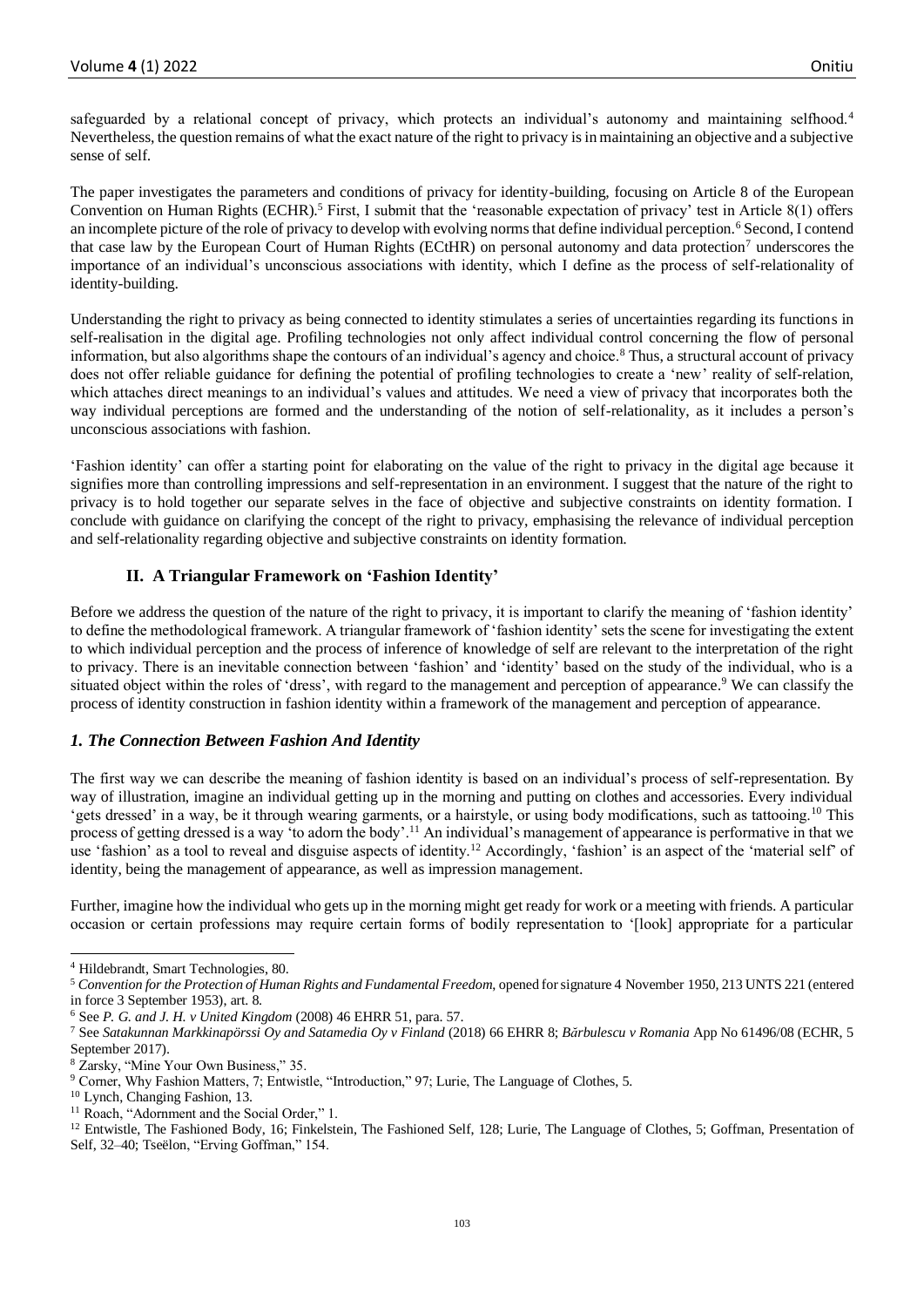setting'.<sup>13</sup> For example, an individual who undermines social codes or cultural conventions through appearance is argued to be inappropriate, risking 'social exclusion or ridicule'.<sup>14</sup> In contrast, we may use our appearance as a source of identification, such as wearing an ethnic dress or choosing the 'look' to join a group of football fans.<sup>15</sup> What this shows is that 'fashion' illustrates the dynamic of the 'social selves' of identity, which may include the external constraints on the performative role of 'dress', as well as an individual's strife for differentiation and belonging to a social environment.<sup>16</sup>

Perhaps the most evident constraint to individual self-representation in fashion is the notion of an individual's perception of fashion. The role of dress in a social setting influences not only exterior behaviour but also perceptions towards oneself.<sup>17</sup> Kaiser uses the fictitious example of someone visiting a clothing store, observing an item and imagining how it would fit him or her, how it would look, and whether that would make them attractive.<sup>18</sup> This process, entailing the management and perception of appearance, results from the evaluation of how others perceive one's appearance and how an individual is 'drawing inferences on how people look'.<sup>19</sup> The way we attribute meaning to the dialectic tendency on the management and perception of appearance is based on so-called 'perceiver variables', which are our conscious and unconscious association of <sup>1</sup> fashion' with reference to the self and others.<sup>20</sup> For example, 'perceiver variables' can be argued to illustrate the contextual cues clothes may give about an individual's behaviour, such as connecting a 'suit' with an individual's reliability and/or occupation.<sup>21</sup> Further, 'fashion' can shape our own emotions and attitudes.<sup>22</sup> Accordingly, if Karen, who is a fashion psychologist, asks 'how are you wearing your stress?' this is an important inquiry in how your outfit choices can improve your mental health during the COVID-19 pandemic.<sup>23</sup> Accordingly, we see how the social selves can produce 'fashion narratives' on the role of appearance in a social context, having an impact on an individual's perception of identity. Thus, every representation an individual makes for his or her appearance is interpreted with a view of the intimate self of identity, such as the way an individual's beliefs, current emotions or desires are projected through the meaning of fashion narratives.

Based on these considerations, we can establish a definition to elaborate on this interrelationship between fashion and identity: Fashion, as a form of social behaviour, entails the various identities of self—the material self, the social selves and intimate self—for the management and perception of appearance.

I will show that the notion of fashion identity is a relevant factor to shape the meaning of the right to privacy in the big data age. I submit that fashion identity contributes to an individual's management of own behaviour, the formation of values including perception, as well as the formation of attitudes and preferences.

### **III. Defining Individual Perception**

The first aspect of my analysis intends to identify how the notion of individual perception of fashion identity connects with the right to privacy and whether it adds value to the constraints of identity-building. In doing so, I focus on Agre's definition of the right to privacy as connected to identity construction, whereby the first part of the definition focuses on the parameters including 'unreasonable constraints on the construction of one's own identity'.<sup>24</sup> The question that arises is how does the view that privacy, being the control of access to the self,<sup>25</sup> fit with the proliferation of surveillance practices while capturing the aspects of identity in the big data sphere?<sup>26</sup>

<sup>17</sup> Eco, "Lumbar Thought," 316.

<sup>&</sup>lt;sup>13</sup> Entwistle, The Fashioned Body, 16.

<sup>14</sup> Entwistle, The Fashioned Body, 7; Simmel, On Individuality and Social Forms, 131.

<sup>15</sup> See, for example, Durham, "The Lady in the Logo," 183–194.

<sup>16</sup> Aaker, "The Malleable Self," 46; Veblen, The Theory of Leisure Class, 35–67.

<sup>18</sup> Kaiser, The Social Psychology of Clothing, 8.

<sup>19</sup> Kaiser, The Social Psychology of Clothing, 7.

<sup>&</sup>lt;sup>20</sup> Kaiser, The Social Psychology of Clothing, 271–272, 288; Blumer, Symbolic Interactionism, 79.

<sup>21</sup> Kaiser, The Social Psychology of Clothing, 288.

<sup>22</sup> Adam, "Enclothed Cognition," 918.

<sup>23</sup> Kinchen, "Lockdown," para. 2.

<sup>&</sup>lt;sup>24</sup> Agre, "Introduction," 7.

<sup>25</sup> Shoemaker, "Self-Exposure," 3–4.

<sup>26</sup> See also Steeves, "Social Value of Privacy," 192.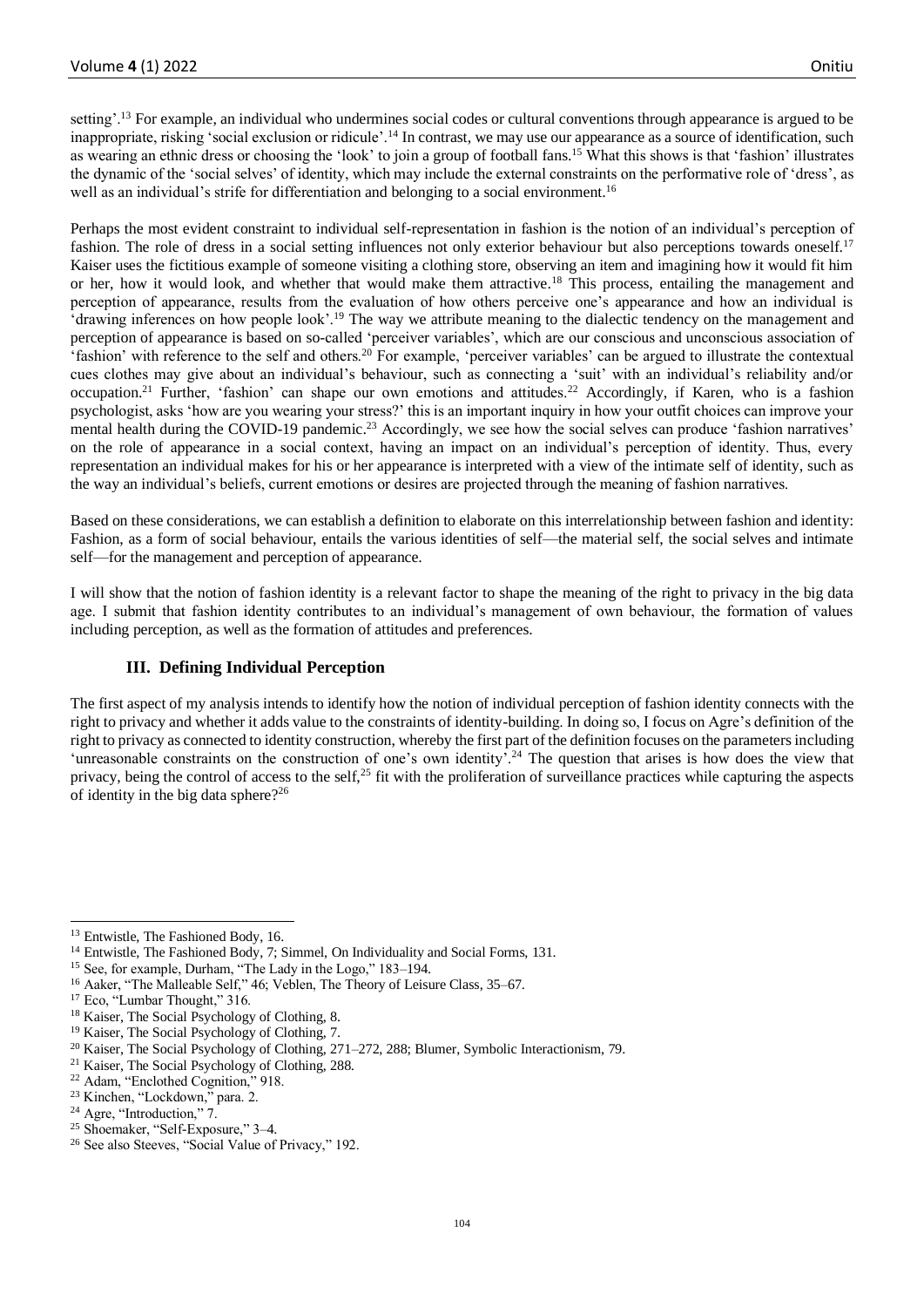# *1. Privacy and the Unreasonable Constraints on Identity-Building*

The parameters of the right to privacy have developed most in an operational sense. Warren and Brandeis's idea of separation and seclusion views privacy as a condition that enables a private life outside the observation and influence of others.<sup>27</sup> Others have more explicitly argued for the connection of privacy to an individual's self-concept. This understanding of privacy is further discussed by Altman,<sup>28</sup> for whom privacy is the 'selective control of access to the self'.<sup>29</sup> A crucial element of Altman's theory is that privacy is a dialectic process, which is based on the interplay of people.<sup>30</sup> The right to privacy is a multifaceted concept, gaining meaning in a social context that affects individual behaviour.<sup>31</sup>

Altman's analysis focuses on the way an individual or a group of individuals experiences the 'states of privacy' including the physical or behavioural barriers set by themselves.<sup>32</sup> Thus, social interaction is based on an individual's reasonable perception of privacy.<sup>33</sup> For example, an individual assumes that their family home is a physical barrier against eavesdropping, and that strangers are not recording them.<sup>34</sup> Some social practices develop into normative practices that are codified in law.<sup>35</sup> When these norms are not respected, a situation is created where an individual's privacy is violated.

The question, of course, arises around how we interpret the parameters of privacy considering that individuals increasingly act in public or semi-public spaces.<sup>36</sup> As indicated by Roessler, 'privacy in public then means, for example, not listening in on private conversations between friends on the street or in a cafe'.<sup>37</sup> However, the dichotomy between private and public information is not practicable in the online sphere without considering the way individuals' expectations of privacy are formed.<sup>38</sup> Indeed, privacy as a form of a protective shell that is free from unwarranted scrutiny entails the individual's state as an autonomous subject to establish the connection between the self and the environment, being an important element of the notion of appearance management in fashion identity.

#### *2. Privacy and Appearance Management*

There is a clear connection between the dynamic nature of privacy and the meaning of fashion identity. Privacy overlaps with the expression of the social selves, focusing on the connection between appearance management in the material self of fashion identity. The development of the material self in fashion identity entails a degree of intimacy, which allows an individual to explore the nuances of appearance, including interactions with people. In addition, we can argue that privacy protection, including notions of intimacy, solitude, reserve and anonymity,<sup>39</sup> should enable the development of contingent features regarding the management of appearance and identity.<sup>40</sup> These contingent features are the act of self-representation with a particular style or a look and the search for differentiation and belonging with a particular social context. Thus, privacy seems to provide the secure space wherein individuals can act within the material self and think within the social selves of their fashion identity.

However, how can an individual *maintain* that his or her expectation of privacy is free from the scrutiny of others? Surveillance and tracking practices expose an individual to the identification and observance of behaviour in unprecedented ways.<sup>41</sup> From surveillance cameras to the smart assistant, surveillance and profiling technologies challenge the shape of the spatial context of privacy discourse.<sup>42</sup> The rise of networked environments certainly challenges our expectations of boundary management within the 'nonintimate' spheres.<sup>43</sup> These practices can shape our sense of freedom, undermining an individual's 'necessity of relief'

<sup>&</sup>lt;sup>27</sup> Warren, "The Right to Privacy," 193; Parent, "Concept of Privacy," 342; Gavinson, "Limits of Law," 428.

<sup>&</sup>lt;sup>28</sup> Altman, The Environment and Social Behaviour, 18; Roessler, The Value of Privacy, 73.

<sup>29</sup> Altman, The Environment and Social Behaviour, 24.

<sup>30</sup> Margulis, "Westin and Altman," 418–421.

<sup>&</sup>lt;sup>31</sup> Hughes, "Behavioural Understanding," 806.

<sup>32</sup> Altman, The Environment and Social Behaviour, 32–42.

<sup>33</sup> Altman, The Environment and Social Behaviour, 27.

<sup>34</sup> Hughes, "Behavioural Understanding," 812.

<sup>&</sup>lt;sup>35</sup> Hughes, "Behavioural Understanding," 813.

<sup>36</sup> Doyle, "Public Anonymity," 207.

<sup>37</sup> Roessler, "Public Sphere," 243.

<sup>38</sup> Nissenbaum, "Privacy as Contextual Integrity," 119.

<sup>39</sup> Westin, Privacy and Freedom, 31–34, 38.

<sup>40</sup> *Convention for the Protection of Human Rights and Fundamental Freedom*, opened for signature 4 November 1950, 213 UNTS 221 (entered in force 3 September 1953), art. 8.

<sup>41</sup> Brincker, "Contextual Conditions of Agency," 64.

<sup>42</sup> Koops, "Privacy Spaces," 619.

<sup>43</sup> Nissenbaum, "Privacy in Public," 208; Reidenberg, "Privacy in Public," 146.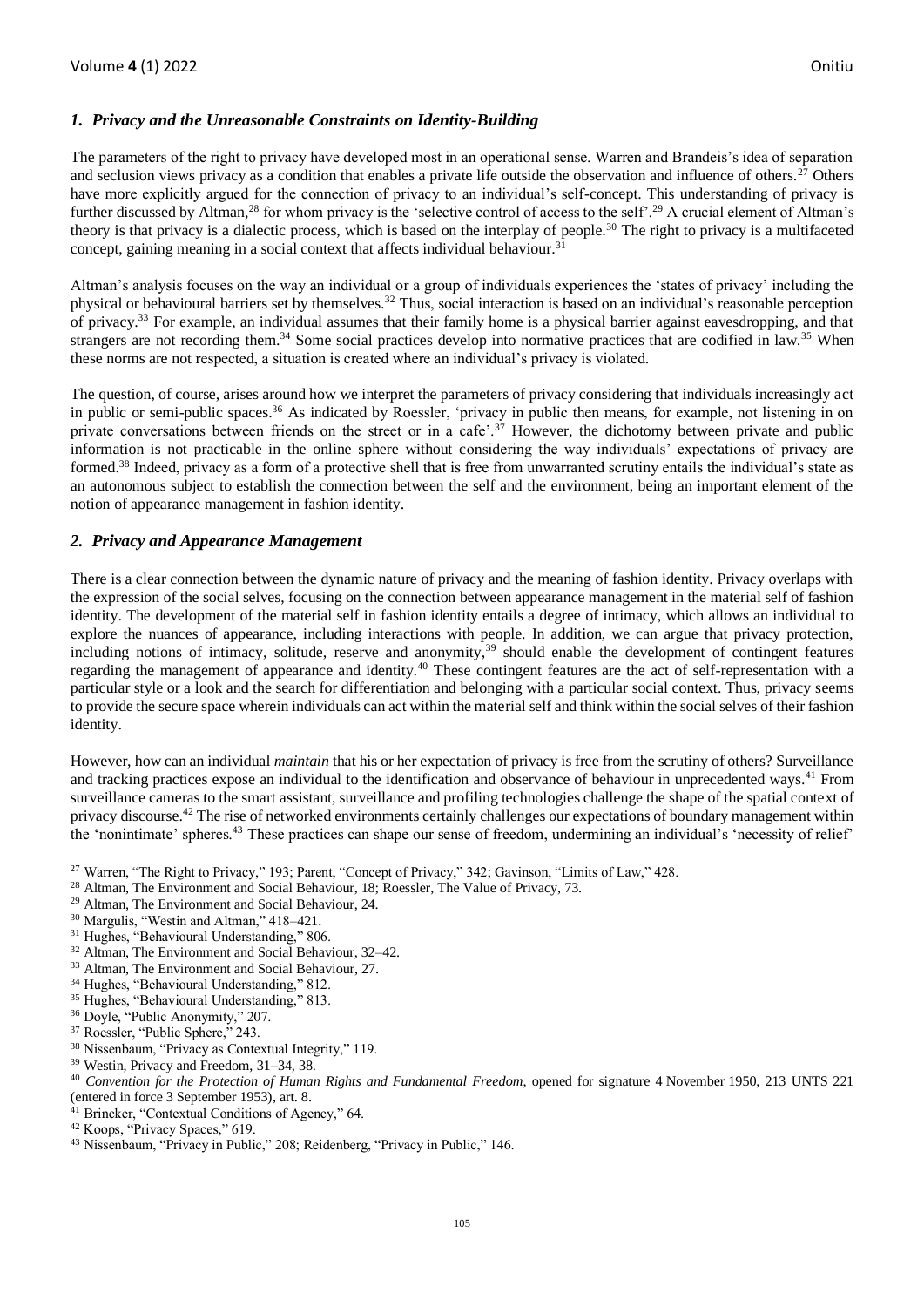from outside scrutiny.<sup>44</sup> Further, Brincker even questions 'if it is reasonable to have an expectation of privacy at all' in an information society.<sup>45</sup>

While the performative function of fashion identity allows an individual to flexibly form aspects regarding his or her management of appearance within social contexts, a normative approach to privacy requires some sort of 'observable activity'.<sup>46</sup> Indeed, fashion identity can flesh out some key considerations on how a new dimension of privacy discourse could include the dialectic tendencies of appearance management. I will focus on the 'reasonable expectation of privacy' notion in Article 8(1) of the ECHR to elaborate on this argument.<sup>47</sup>

# *3. Article 8(1) of the ECHR: Individual Perception and Privacy*

Can an individual's reasonable expectation of privacy extend to 'newly extended audience[s]', such as the new opportunities of communication and perception within algorithmic landscapes?<sup>48</sup> Indeed, Brownsword underlines that one has to look at 'prevailing custom and practice' to judge whether an individual's expectation of privacy is reasonable.<sup>49</sup> That is, we often assume that prevailing expectations change whenever there is a conflict between the individual interests and the pursuance of common values pertaining to society as a whole.<sup>50</sup> Expectations are formed based on the social interactions that can raise or lower the benchmark regarding an individual's reasonable expectation of privacy.<sup>51</sup>

In *Bloomberg LP v ZXC*, the Supreme Court of the United Kingdom examined interesting points on the scope of an individual's privacy in the context of misuse of private information, investigating the relevance of the 'reasonable expectation of privacy' test in Article 8 of the ECHR.<sup>52</sup> In particular, the court carefully investigated whether the claimant, who has not been charged with an offence, had a 'reasonable expectation of privacy' regarding information that was published considering a criminal investigation.<sup>53</sup> Indeed, the court highlights that an individual under criminal investigation has reasonable expectation of privacy, being a 'legitimate starting point' regarding 'certain categories of information, such as the information in this case'.<sup>54</sup> The court's reasoning is closely aligned to the ECtHR's construction of harm, which can be 'irremediable and profound', such as harm caused by information that damages an individual's reputation, as well as multiple aspects of the person's physical and social identity.<sup>55</sup>

Nevertheless, I argue that a problem regarding the 'reasonable expectation of privacy' test concerning Article 8(1) is that it focuses on the objectively identified norms establishing a privacy interest. In *Benedik v Slovenia*, the court, analysing whether the applicant using the internet had a reasonable expectation of privacy that his otherwise public online activity would remain anonymous, focused on the dynamic IP address that could not be traced to a specific individual without the internet service provider's verification, and upon specific request.<sup>56</sup> The court analysed the applicant's degree of online anonymity in light of the measures to obtain identifiable information, focusing on the access to content data rather than the insights the access to personal information can generate into an individual's perception of privacy.<sup>57</sup> Accordingly, the 'reasonable expectation of privacy' test does not contain any substantive guidance on the perception of privacy, but rather a structural account of existing objectively determined privacy interests.

This approach is problematic because it undermines the value of privacy as the individual's control of self-presentation. The ECtHR defines the right to privacy as an inanimate object that conveys information on the social norms and 'barriers' defining

<sup>44</sup> Koops, "Privacy Spaces," 620; Westin, Privacy and Freedom, 35.

<sup>45</sup> Brincker, "Contextual Conditions of Agency," 69.

<sup>46</sup> Reidenberg, "Privacy in Public," 141.

<sup>&</sup>lt;sup>47</sup> On the significance of the reasonable expectation of privacy test regarding the ECtHR, see Purshouse, "Reasonable Expectation," 871.

<sup>48</sup> Matzner, "Privacy," 5.

<sup>49</sup> Brownsword, Law, Technology and Society, 327.

<sup>50</sup> The right to privacy is argued to be a 'public good' as well as a 'collective interest', protecting an individual's self-realisation; Regan, Legislating Privacy, 213; see also Bennett, "In Defence of Privacy," 487.

<sup>51</sup> Brownsword, Law, Technology and Society, 327.

<sup>52</sup> *Bloomberg LP v ZXC* [2022] 2 WLR 424, 443.

<sup>53</sup> *Bloomberg LP v ZXC* [2022] 2 WLR 424, 429.

<sup>54</sup> *Bloomberg LP v ZXC* [2022] 2 WLR 424, 437, 443, 462; see also the Australian Attorney-General's Department discussion paper, whereby one of the proposals intends to move towards a definition of privacy in tort, considering the flexibility of the reasonable expectation of a privacy test; Attorney-General's Department, Privacy Act Review: Discussion Paper, 26.1; Australian Law Reform Commission, Privacy in the Digital Era, 91.

<sup>55</sup> *Bloomberg LP v ZXC* [2022] 2 WLR 424, 443.

<sup>56</sup> *Benedik v Slovenia* App No 62357/14 (ECHR, 24 July 2018), paras 101, 105–117.

<sup>57</sup> See also *Benedik v Slovenia* App No 62357/14 (ECHR, 24 July 2018) (Concurring Opinion of Judge Yudkivska, Joined by Judge BoJoine).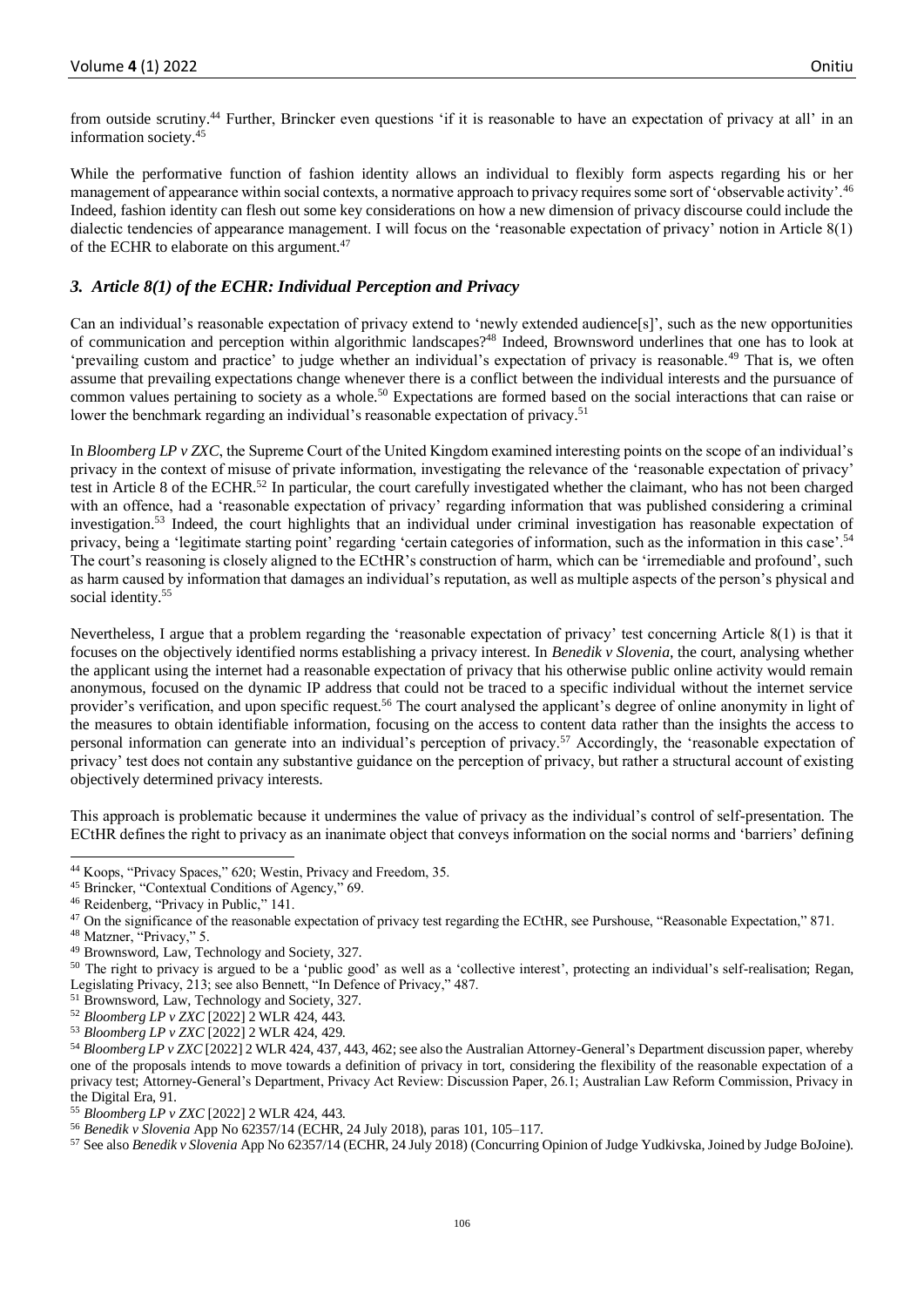individual perception. The claimant will obtain a finding of reasonable expectation of privacy protection once a practice becomes a widespread intrusive measure, such as the systematic collection of personal data or the indiscriminate monitoring of individual actions.<sup>58</sup> Thus, the 'reasonable expectation of privacy' is a factual test assessing a privacy interest through the circumstances of the case rather than the claimant's (subjective) experience of the process of appearance management. Indeed, in *Benedik v Slovenia* the question was not whether the applicant had a 'reasonable expectation of privacy' when surfing the web, but whether they had an interest in privacy protection based on the dynamic IP address.<sup>59</sup> This approach underscores the importance of 'fashion narratives' in a normative account of social attitudes, being a test that asks what information or measure is considered private and leaving out the individual's ability to control the desired access regarding the contours of appearance management.

There is something fundamentally wrong with assuming that privacy is the access to data pertaining to the unspecified relationships in the online sphere, or, indeed, the context through which social relationships are evaluated.<sup>60</sup> We tend to focus on the social processes shaping individual expectations rather than the individual's internal processes premating his or her sense of privacy and autonomy. However, algorithmic processes do not only negate the possibilities to manage our appearance but also impact the way our perceptions are formed.

In other words, it is necessary to define the value of privacy in the big data age to elaborate that 'fashion narratives' are necessary with regard to the scope of the 'reasonable expectation of privacy' test. In particular, what is known as 'big data analytics' the indiscriminate collection and unprecedented analysis of individual behaviour—has become a system of statistical observation regulating and governing human behaviour.<sup>61</sup> However, it is not only the aggregation of data sets that leads to the erosion of an individual's privacy in the public sphere,<sup>62</sup> but also the extent we can maintain our perception of the self within networked environments, which fundamentally alters common norms on privacy expectations.

The expansion of the use of algorithmic systems, from targeted advertising to predictive policing, does not simply necessitate measures used to address the old privacy problem, such as an objective standard capturing a structural account of an invasion into one's privacy sphere. It also requires a classification of anticipated harm, given that almost any individual action leaves digital traces.<sup>63</sup> It is not the CCTV camera installed on a public street or the voice-user interfaces in our living room that underlines the chilling effects of the loss of solitude and intimacy. It is also the algorithms, such as advanced computer vision methods using AI or natural language processing techniques, which diminish an individual's autonomy in establishing the parameters of self-presentation. Our communicative structures, the ability to disclose and withhold aspects of our identity, are shaped by the 'mere belief that one is being observed'.<sup>64</sup> These considerations indicate that our knowledge and beliefs are shaped by the algorithms defining an external constraint on the right to privacy.

Following these considerations, the 'reasonable expectation of privacy' test needs to emphasise our individual perception considering one's associations in the management of appearance, which inform barriers to privacy. Hughes has partly addressed this point, suggesting that the 'reasonable expectation of privacy' test needs to consider the individual's knowledge when determining whether the applicant's expectation was reasonable.<sup>65</sup> However, the notion of fashion identity in appearance management can also contribute to the external constraints that invasions of privacy can impose on the sense of self. 'Fashion identity' can clarify an individual's subjective sense of privacy based on the analysis of fashion narratives to interpret individual behaviour. Accordingly, an analysis of fashion narratives can define the barriers regarding a privacy interest, balancing an individual's negotiation of the social selves of fashion identity, as shown in Section V.

### **IV. Defining Self-Relationality**

Having examined the parameters for establishing interferences in privacy regarding the 'reasonable expectation of privacy' test, the next task is to examine the conditions for identity-building in light of the right to privacy. The second element of Agre's definition of the right to privacy are the conditions for identity construction establishing the relational character of privacy, as well as individual practice and exercise of that freedom within the self and a social context.<sup>66</sup> Nevertheless, we need an

<sup>58</sup> *P. G. and J. H. v United Kingdom* (2008) 46 EHRR 51, para. 54.

<sup>59</sup> *Bărbulescu v Romania* App No 61496/08 (ECHR, 5 September 2017), paras 121–122.

<sup>60</sup> Seubert, "Verdächtige Alltäglichkeit," 106.

<sup>61</sup> Degli Esposti, "When Big Data Meets Dataveillance," 209; Schneier, Data and Goliath, 45, 109–110.

<sup>62</sup> Koops, "Privacy Spaces," 651.

<sup>63</sup> Calo, "The Boundaries of Privacy Harm," 1131, 1145.

<sup>64</sup> Calo, "The Boundaries of Privacy Harm," 1146.

<sup>65</sup> Hughes, "Behavioural Understanding," 816, 824.

<sup>66</sup> Agre, "Introduction," 7.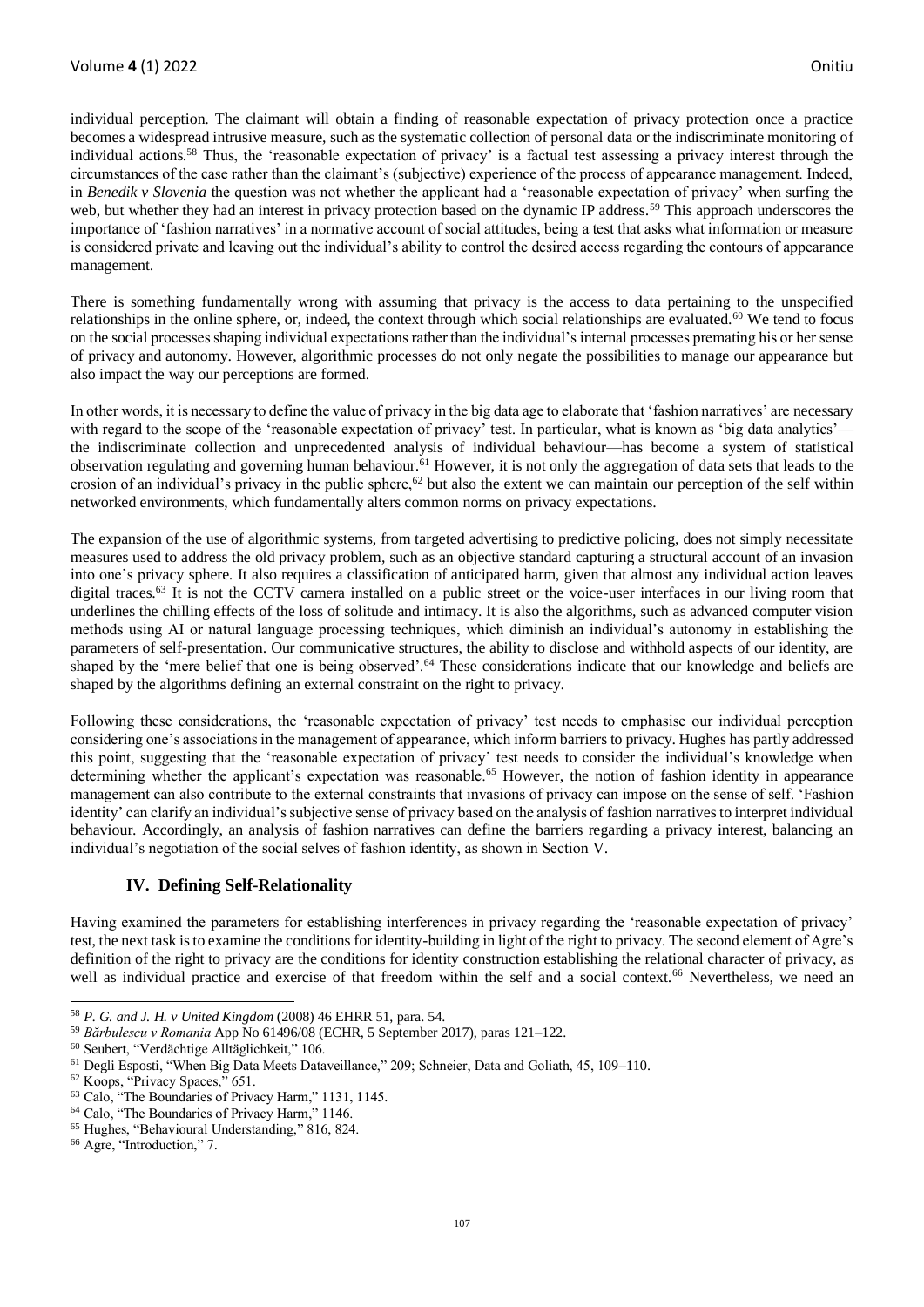understanding of privacy that sheds new light on the meaning of 'autonomy' and 'authenticity', and that considers the conscious and unconscious associations defining a person's interrelationship with 'fashion'. An individual's association with beliefs, attitudes and emotions can be defined as a form of relationality established by the individual regarding the meaning of 'fashion' (i.e., an individual's self-relationality).

## *1. Privacy and the Conditions for Identity-Building*

An important aspect regarding the conditions for identity-building is the view that privacy, in terms of dynamic boundary negotiations, is an inseparable aspect of individual autonomy.<sup>67</sup> It allows an individual to freely frame their appearance and freely explore any further potential senses, which have not yet been examined.<sup>68</sup>

Accordingly, viewing privacy as a process of boundary control enhances an individual's ability to exercise the conditions for privacy embodied in social contexts—a common interpretation that is relevant to the notion of 'identity' and 'self' with regard to profiling technologies.<sup>69</sup> Profiling technologies, relying on the analysis and matching of data to classify and infer individual behaviour for decision-making, influence an individual's sense of self, an 'evolving presence' that is shaped and defined by algorithms.<sup>70</sup> Accordingly, authors tend to emphasise the role of privacy as a tool for an individual's self-realisation, which is rooted in the protection of personal autonomy and authenticity in social interactions.<sup>71</sup>

For example, Hildebrandt refers to Ricoeur's distinction between idem-identity and ipse-identity when investigating the effect of profiling technologies on individual privacy and autonomy.<sup>72</sup> To clarify, idem-identity illustrates the process of recognition and sameness of identity that is shaped by the feedback of others, whereas ipse-identity is the process of classification and selfhood, the establishment of an individual's sense of self as an embodied experience.<sup>73</sup> Following this analysis, profiling technologies influence the experiences of idem-identity and ipse-identity in that the inferences generated by the identification of idem-identity affect the sense of ipse-identity.<sup>74</sup> As argued by Hildebrandt, 'profiling may indeed lead to me being presented with certain pre-chosen aspects of that world in the form of a limited range of options'.<sup>75</sup> Defining the extent to which evolving information technologies, as well as profiling technologies, have an impact on the external management of identity formation is always a question about how these technologies influence the conditions through which the perception of self is formed, such as agency and choice.<sup>76</sup> Accordingly, in terms of identity formation, privacy maintains a protective framework for selfrealisation.

However, our notion of 'fashion' adds to the facets of privacy and autonomy based on the role of the social selves and intimate self of identity. In this respect, the distinction between the social selves and intimate self is relevant when discussing the enablers of identity-building regarding an individual's privacy. 'Fashion identity' notes that an individual's inference of knowledge of self develops with social interaction, connecting the right to privacy with autonomy.<sup>77</sup> Nevertheless, the intimate self further adds to our understanding concerning the conditions of identity-building in that self-knowledge can illustrate an associative process detached from social life based on the individual's formation of beliefs and attitudes. When we discuss privacy, we tend to assume that our autonomy is shaped within social interactions detached from an individual's own associative process of fashion identity.

We see this disjointed vision of privacy as a 'boundary exchange', rather than boundary creation in the ECHR's interpretation of Article 8(1). An analysis of Article 8(1) in terms of personal development and personal data protection reveals a structural account of privacy, suggesting that an individual's autonomy is socially embedded within the parameters that define the external constraints on identity formation. In turn, this conception of privacy has a significant effect on the way we understand the influence of profiling technologies on the sense of self.

<sup>67</sup> Goffman, Presentation of Self, 166, 203; De Armond, "Tactful Inattention," 286.

<sup>68</sup> On the exploration of potential aspects of self, see Markus, "Possible Selves," 954.

<sup>69</sup> Zuiderveen Borgesius, "Behavioural Targeting," 92.

<sup>70</sup> Rouvroy, "Ambient Intelligence," 36–37.

<sup>71</sup> Hildebrandt, Smart Technologies, 81; Roosendaal, Digital Personae, 25.

<sup>72</sup> Hildebrandt, D7.4, 70–71.

<sup>73</sup> Hildebrandt, "European Citizen," 314.

<sup>74</sup> De Vries, "Ambient Intelligence," 79.

<sup>75</sup> Hildebrandt, D7.4, 42.

<sup>76</sup> In this respect, see Susser, "Online Manipulation," 38.

<sup>77</sup> See also Wells, New Physiognomy, 6.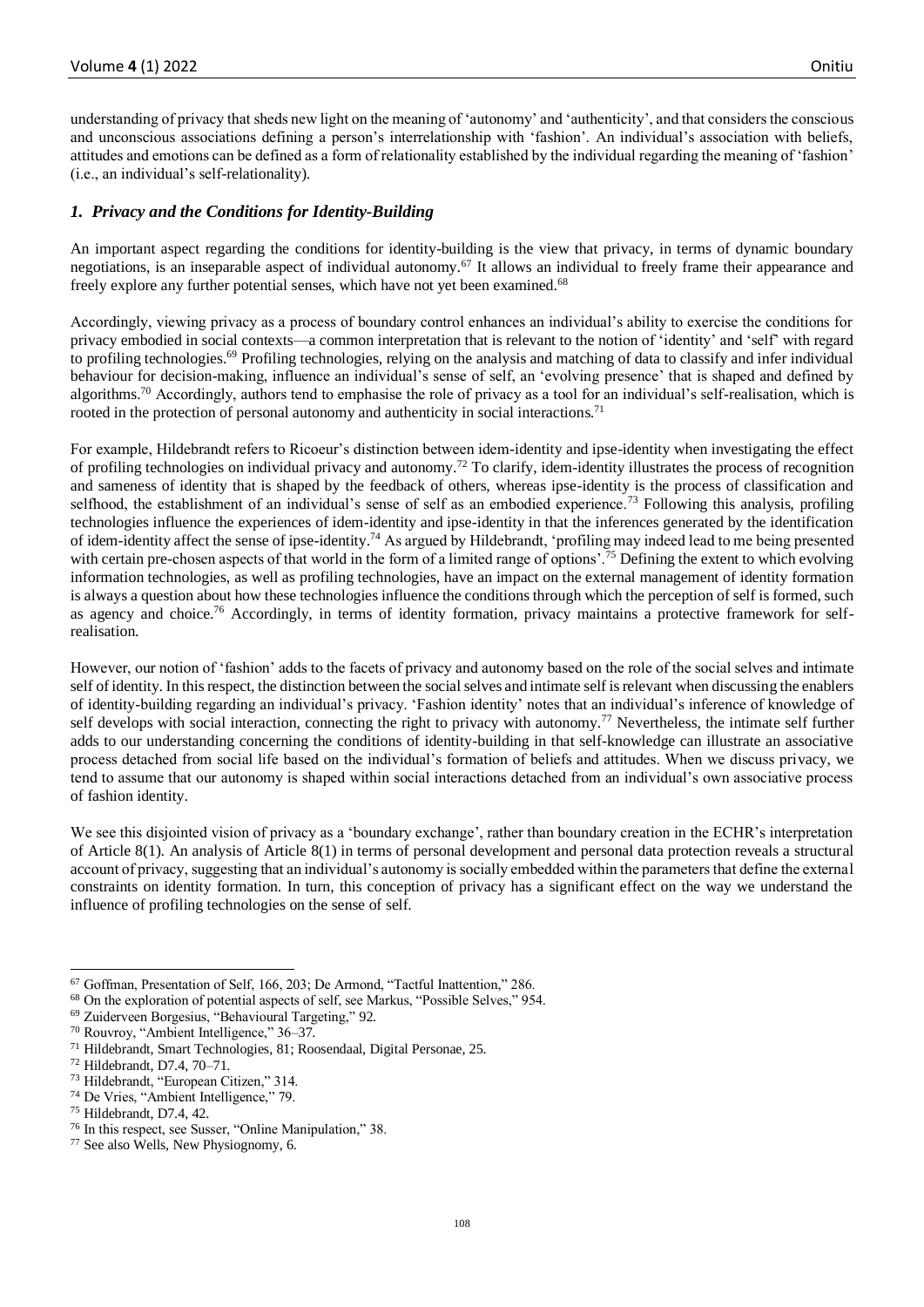# *2. Article 8(1) of the ECHR and Autonomy*

The ECtHR has continuously taken an expansive approach to interpreting privacy, without outlining an exhaustive list of its meanings.<sup>78</sup> Two notable areas underline an extension of the right to privacy based on the notion of personal autonomy, which includes aspects of an individual's personal development as well as developments in the area of data protection.<sup>79</sup>

Focusing on the notion of personal autonomy, Article 8(1) of the ECHR provides for the protection of multiple aspects of an individual's personality, such as physical or social identity, physical and psychological integrity, as well as a person's ability to develop relationships.<sup>80</sup> In this respect, the ECtHR accepts that privacy, as well as the notion of personal autonomy, covers sexual orientation, $81$  gender identification, $82$  the right to discover one's origins, $83$  religious and philosophical convictions, $84$  the right to a name in identity documents,<sup>85</sup> the right to personal choice including desired appearance,<sup>86</sup> as well as the right to an ethnic or a group identity.<sup>87</sup>

This shows that privacy focuses on the conditions for expressing and exploring aspects of identity, making evident its resemblance with 'fashion identity'. The right to privacy, like 'fashion identity', views the sense of self as an embodied experience, which includes the way an individual's management of appearance is shaped by the perceptions of others. For example, the ECtHR stipulated that an individual's choice of appearance, such as a haircut or a beard when attending university, relates to their personality within the scope of Article 8 of the ECHR.<sup>88</sup> As a result, the right to privacy illustrates the affordance for an individual to control the parameters of appearance management and perception of (fashion) identity, which includes the communication of values, as well as the inference of knowledge of self.

Another rationale of Article 8 of the ECHR and personal autonomy is an individual's informational self-determination in the area of data protection. In *Satakunnan Markkinapörssi Oy and Santamedia Oy v Finland*, the court explicitly recognised the right of informational self-determination, which allows individuals to 'rely on their right to privacy as regards data which, albeit neutral, are collected, processed and disseminated collectively and in such a form or manner that their Article 8 rights may be engaged'.<sup>89</sup> The notion of personal autonomy ensures the positive obligations of the state regarding the protection of an individual's privacy, which may entail appropriate rules ensuring that there is an independent supervisory body in secret surveillance cases, specific safeguards regarding sensitive data, as well as guidance that personal data should not be used in ways that are beyond the normally foreseeable.<sup>90</sup> In this respect, privacy reflects the predominance of external factors in 'fashion identity', which strengthen or challenge an individual's control in defining the contours of appearance management, such as the reading and assessment of personal attributes.

Nevertheless, if we take the view that privacy is a mere product of symbolic interactionism, then we must accept that perception is a matter of reading the other, which is disembodied from the unconscious elements of self. Article 8 of the ECHR provides a structural account of the right to privacy, which is based on the notion of personal autonomy strengthening an individual's control of the expression and exploration of identity. This view of privacy does not protect the conditions of personal autonomy, which are affected by profiling technologies. For example, Zarsky, focusing on the impact of profiling technologies on the sense of self, argues that the interaction with these technologies causes an 'autonomy trap', whereby conscious decisions are affected by the information asymmetries inherent in algorithmic systems.<sup>91</sup> In addition, I would argue that profiling technologies shape both an individual's external and internal worlds, including bodily experience and unconscious forms of thought. Therefore, we need to move beyond an understanding of privacy as a means of control to preserve a person's individuality.

<sup>83</sup> *Gaskin v United Kingdom* (1990) 12 EHRR 36, paras 39, 49.

<sup>78</sup> *Pretty v United Kingdom* (2002) 35 EHRR 1, para. 61; *Niemietz v Germany* (1993) 16 EHRR 97, para. 29.

<sup>79</sup> See also Van der Sloot, "Privacy as Human Flourishing," 230.

<sup>80</sup> *Mikulic v Croatia* (2002) 2 WLUK 216, para. 53; *X and Y v The Netherlands* (1986) 8 EHRR 235, para. 22.

<sup>81</sup> *Sousa Goucha v Portugal* App No 70434/12 (ECHR, 22 March 2016), para. 27; *Beizaras and Levickas v Lithuania* App No 41288/15 (ECHR, 14 May 2020), para. 109.

<sup>82</sup> *AP Garcon and Nicot v France* App Nos 79885/12, 52471/13 and 52596/13 (ECHR, 6 April 2017), paras 95–96.

<sup>84</sup> *Folgerø and Others v Norway* App No 15472/02 (ECHR, 29 June 2007), para. 98.

<sup>85</sup> *Burghartz v Switzerland* (1994) 18 EHRR 101, para. 24.

<sup>86</sup> See, for example, *Aurel Popa v Romania* App No 4233/09 (ECHR, 18 June 2013), paras 30–32.

<sup>87</sup> *Tasev v North Macedonia* App No 9825/13 (ECHR, 16 August 2019), paras 32–33.

<sup>88</sup> *Aurel Popa v Romania* App No 4233/09 (ECHR, 18 June 2013), para. 32.

<sup>89</sup> *Satakunnan Markkinapörssi Oy and Satamedia Oy v Finland* (2018) 66 EHRR 8, para. 137.

<sup>90</sup> This is known as the 'purpose limitation' principle; *Peck v United Kingdom* (2003) 36 EHRR 41; *P. G. and J. H. v United Kingdom* (2008) 46 EHRR 51.

<sup>&</sup>lt;sup>91</sup> Zarsky, "Mine Your Own Business," 35.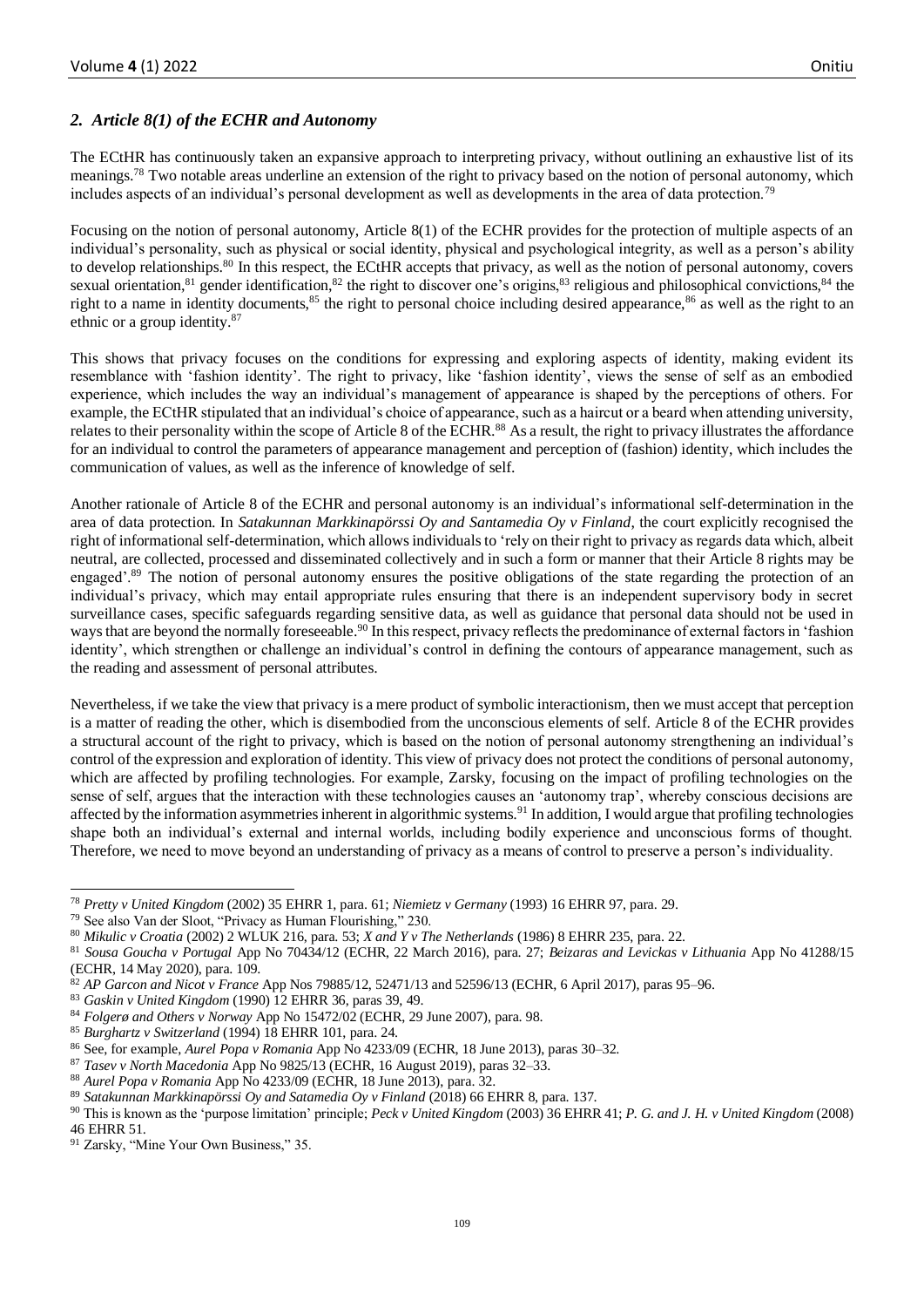# *3. Self-Relationality and Privacy*

Several authors highlight how profiling technologies have an impact on the conditions for exercising the right to privacy, influencing an individual's agency, constraining their choice to a range of options, and affecting their ability to develop a sense of identity.<sup>92</sup> In this respect, Ricoeur's theoretical outlook on selfhood in ipse-identity is helpful for seeing an individual's identity as a process of identification with certain values, beliefs and aspirations.<sup>93</sup> Indeed, our expectations are shaped by those who profile us, and it is correct to assume that algorithms create knowledge that could be used to shape individual preferences beyond the awareness of the person being 'profiled'.<sup>94</sup> Following this reasoning, it is argued that the right to privacy, which seeks to establish an individual's control and maintain aspects of their identity in a social context, is implicated by the 'preemptions' made by algorithms that create a 'new normativity' regarding how individuals establish their sense of self in relation to others.<sup>95</sup>

Let us elaborate on why an understanding of privacy does not singularly encompass the constitutive elements of an individual's identity. Fashion identity illuminates that an important aspect of individual perception is an individual's association with fashion narratives with reference to the self. That is, an individual's hair colour, their geographical location, or race, are all attributes that only gain meaning if there is an established relationality for self-evaluation.<sup>96</sup> Much of our privacy discourse focuses on what aspects of identity are replicated within social processes, rather than how conclusions on *my* identity disturb *my* own identity discourse with reference to the self.

However, this view that individual perception is shaped by the assessment of algorithms does not highlight those algorithms as having the potential to create a 'new' reality of self-relation. Profiling technologies actualise new forms concerning the relevance of identity in the big data sphere, such as creating links and patterns in data between an individual's browsing behaviour and their current mood, or a person's unique physical specifications and clothing style.<sup>97</sup> Therefore, profiling technologies have an impact on an individual's sense of self (i.e., authenticity and selfhood) based on the translation of their appearance into hidden meanings, rather than the assumptions generated by the algorithms about individuals.

More concretely then, profiling technologies not only disturb a person's relationship to their own values, beliefs and desires, but also create the basis through which they make their associations and transform a 'thing' into reality, such as the value of a 'dress' as an expression of their femininity or the meaning of a 'suit' as an assertion of their social status. In this sense, the individual's process of association between the self and the 'perceived self', such as the identification of a targeted advert for a 'feminine dress' with my body image or my current mood, is not something that is fully exhausted by the algorithmic manipulation of inferred desires, but an oversimplification of the individual's unconscious purpose.

There is a shortcoming in the right to privacy, which does not clarify the value of protecting the individual's unconscious associations that define perception as a semblance of individual qualities. The 'self' as embodied within the social context is a conjunction of associations within the individual mind. The right to privacy currently suggests that an individual's management and perception of appearance is shaped by virtue of *external stimuli*, which are the realities and demands of a social context. In other words, privacy as a regulator between the self and external stimuli focuses on the conscious acts of representation for identity construction. Further, the relationship between the self and the sociocultural environment is framed as an act of pure human automatism because the value of human behaviour is a pure reproduction of a social act and feedback from others. It does not elaborate on behaviour as a sequence of steps, which implies both the conscious reasoning self that establishes social values and the source from which impressions and feelings originate. The current relational understanding of privacy suggests that pre-reflective choices are predetermined by those conscious associations that make up a belief system about the self and the environment. However, any relationship and association regarding an individual's management and perception of appearance contain a certain degree of independence that is not simply exhausted by the readings of 'others'. It is the individual who constantly gives the notion of appearance and perception a renewed meaning.

Once the process of exploration of self becomes a task of statistical observation and classification of individual behaviour, we have a concept of human agency and choice that deliberately ignores a person's underlying motivations and self-evaluation. It follows that an individual's notion of self-representation and personal identification derives from statistical correlations and

<sup>92</sup> Zuiderveen Borgesius, "Behavioural Targeting," 92; Grafanaki, "Autonomy Challenges," 810–813; Yeung, "Hypernudge," 118.

<sup>&</sup>lt;sup>93</sup> Laceulle, Aging and Self-Realization, 155.

<sup>94</sup> Hildebrandt, D7.4, 38; Brownsword, "Friends, Romans, Countrymen," 224.

<sup>95</sup> Hildebrandt, D7.4, 38; Levy, "Relational Big Data," 77.

<sup>96</sup> Kaiser, The Social Psychology of Clothing, 289–290.

<sup>&</sup>lt;sup>97</sup> Wachter, "Reasonable Inferences," 507-508.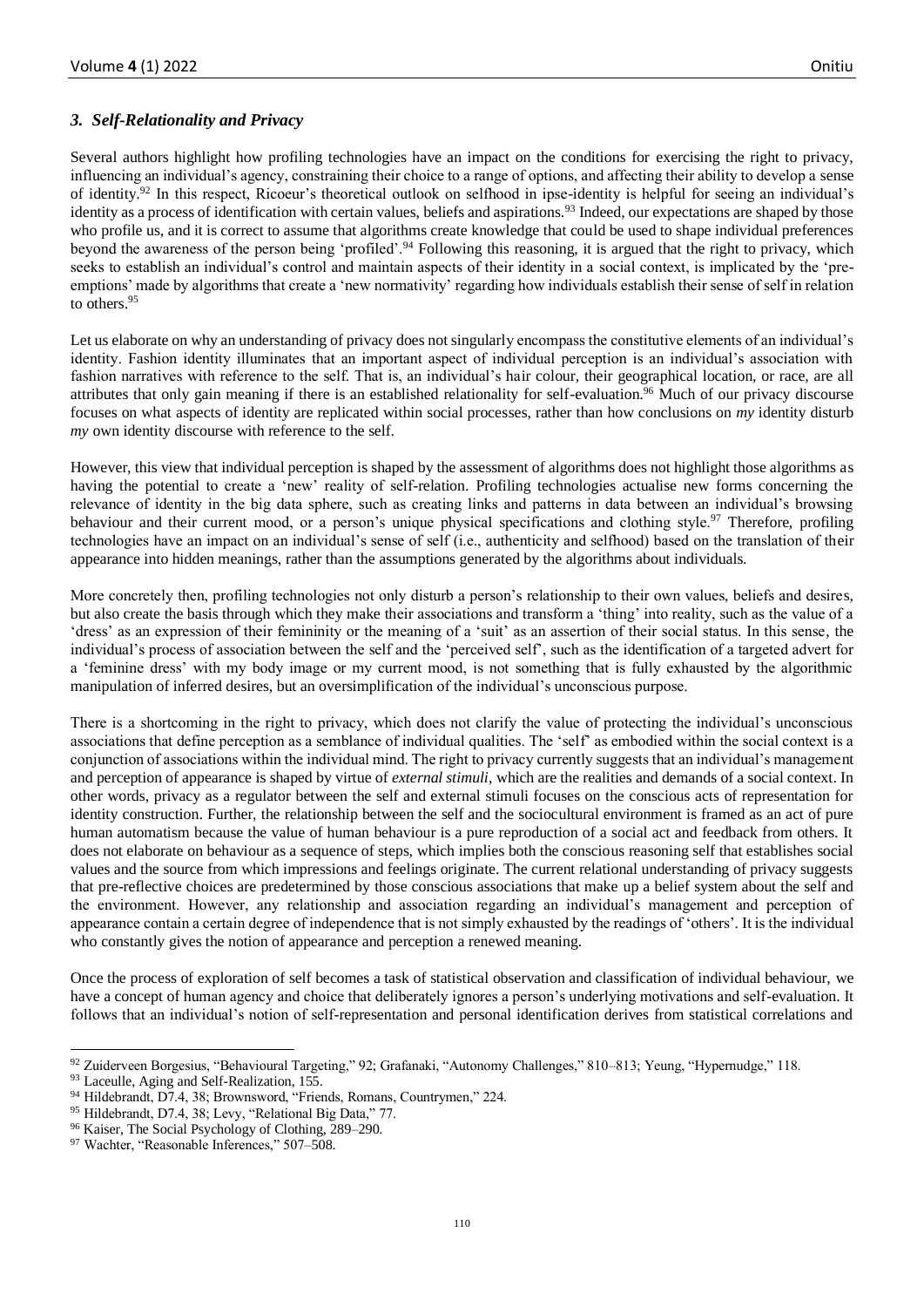shared group characteristics.<sup>98</sup> In other words, we live in a world where there is an artificial information structure against which freedom is assessed. Following these considerations, the current interpretation of privacy suggests that dynamic boundaries are negotiated within the inherent constraints of identity formation. If we accept that the right to privacy only deals with the tangible repercussions for the self and objectively determined values regarding the parameters of interferences in the notion of identitybuilding, then we fail to understand the process through which notions of personal autonomy are negotiated in light of technological developments. Once privacy is equated with control regarding the space for maintaining personal autonomy, individuality is negated.

Accordingly, we need to focus on an individual's self-relationality within privacy discourse. In this respect, we need an understanding of privacy that does not focus on its social conception regarding personal autonomy and authenticity, but which incorporates a person's individuality. Our perspective should be premised on why certain values contribute to an individual's identity construction, instead of what contributes to intersubjective friction. An individual may possess the qualities of being 'hard-working' and 'focused' at work, which is evidenced in their work ethic as well as their casual clothing. However, that same individual may be perceived as 'outgoing' and 'fun' in their circle of close friends and, thus, different qualities dominate, reflected in their communication skills and modern clothing. Profiling technologies, by contrast, do not focus on the individual's appearance management and perception, but rather on how attributes such as 'work ethic' and 'modern clothing' shape the data *about* the individual or individuals sharing similar characteristics. Accordingly, we need an understanding of privacy that recognises the extent to which an individual's perception shapes the interpretation of his or her attributes, such as the relationality of the 'painting brush' to the art student or the 'black suit' to the barrister. I call this process of identity-building an individual's self-relationality.

# **V. Privacy Considering Fashion Identity**

The final part of this discussion establishes a basis for future discourse on privacy regarding the impact of technology on individual behaviour. Fashion identity is a valuable tool for clarifying the nature of the right to privacy, which is a construct that holds together our separate selves in the face of objective and subjective constraints on identity formation. Using this definition, we can expand the facets of the right to privacy to incorporate the notion of individual perception and selfrelationality into a legal landscape.

### *1. Privacy and Fashion Identity*

Figure 1 illustrates the overlap between privacy and fashion identity and how we can broaden the perspective of the former.



**Figure 1. On privacy considering fashion identity**

<sup>98</sup> Bygrave, "Automated Profiling," 17.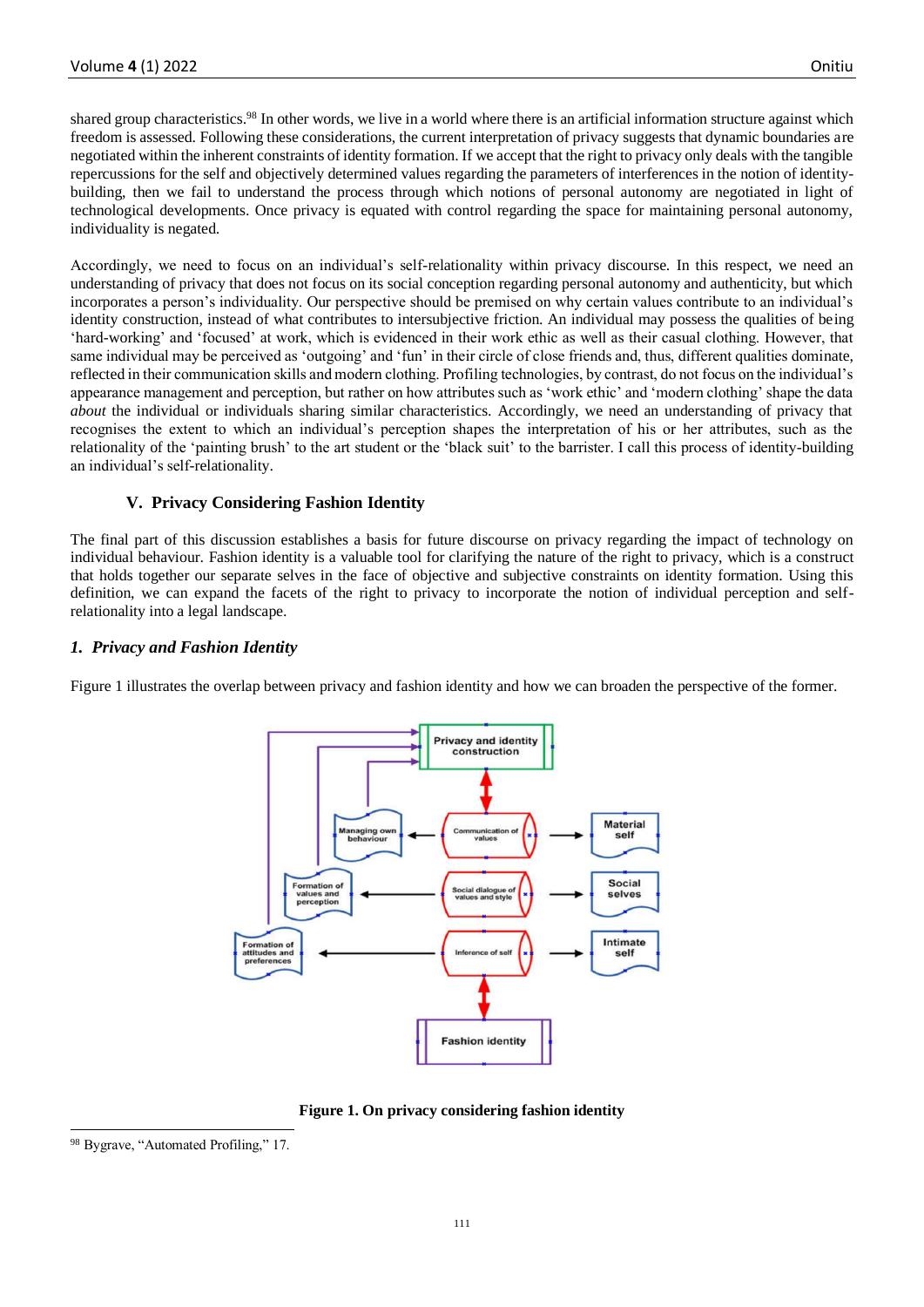I identified that there is a connection between fashion identity and privacy based on the communication of values, in that privacy overlaps with the expression of the social selves, focusing on an individual's appearance management. The right to privacy, just as fashion identity, addresses the context where personal values are formed, in that we consider the evaluative judgements, including external stimuli, regarding an individual's appearance management. However, we need to expand on the notion of privacy, identity and autonomy as a means to shape the performative role of fashion including an individual's process to manage his or her behaviour.

In this respect, we need to elaborate on how fashion identity can clarify an individual's privacy, autonomy and identity as an embodied experience. Privacy recognises the continuity of negotiated relationships, supporting the idea that fashion identity builds on the opportunities and constraints given within social codes. Nevertheless, fashion identity further clarifies that social processes illustrate an individual's dialectic tendency to weigh up between fashion narratives and personal values. Accordingly, fashion identity can contribute to our understanding of how values are formed, based on the notion of individual perception.

Finally, while privacy rightly recognises that the self is constructed based on the feedback of others, it is fashion identity that offers an elaborative view on the individual's inference of knowledge of self. Fashion identity, as a form of social behaviour, suggests that human perception is both rational and emotional. Perception is formed based on the interaction between the social selves and the intimate self, which concern the formation of values as well as attitudes. That said, the construction of fashion identity with the environment illustrates the tension between conformity and individuality, as well as the goals that define an individual's unconscious aspirations to define one's identity. Thus, there seems to be a gap in how privacy relates to the intimate self of fashion identity. With the intimate self, identity construction builds on further levels of thoughts that are based on the formation of values, emotions and attitudes rather than pure symbolic interactionism. We attach the meaning to our intimate self as autonomous subjects based on our self-relationality.

# *2. Defining Individual Perception and Self-Relationality in Privacy*

The following definition intends to illustrate guidance to clarify the scope of the right to privacy:

Privacy is a construct that holds together our separate selves from the objective and subjective constraints on identity formation.

How should privacy safeguard the separate selves of identity? It is important to highlight that the separate selves are a perspective that illustrates the detachment of perception and self-relationality influenced by profiling technologies. The notion of privacy should extend to the multiplicity of identities to include external and internal worlds and broaden the outlook on external stimuli that have an impact on individual perception and self-relationality.

The concept of privacy posited by this paper allows us to incorporate 'fashion identity' with regard to the objective constraints on privacy in terms of identity construction. The notion of 'fashion identity' in appearance management can contribute to the external constraints that invasions of privacy can impose on the sense of self, being relevant to the clarification of the 'reasonable expectation of privacy' with regard to Article 8(1) of the ECHR. In doing so, 'fashion identity' can sustain the social dialogue between dominant values and personal expression of style to define the expectations of privacy in the digital age. The dialectic tendency in the social selves of 'fashion identity' could illustrate the parameters for addressing social constraints on a fundamental level, rather than limiting the interpretation of values to a particular form of control. In other words, 'fashion identity' may offer the means to analyse the way new communication patterns on the expression of identity arise, such as the emergence of new algorithmic infrastructures that shape and predict aspects of an individual's personality.

Moreover, 'fashion identity' could expand the notion of privacy and autonomy that relates to certain characteristics, acknowledging the generation of attitudes for the inference of knowledge about the self. This premise regarding the internal constraints on identity-building should shift the focus from (physical) self-representation to an individual's experience in specific relations. Our understanding of the right to privacy should not simply respond to the demands of the social context but translate the notion of individual perception and self-relationality into its invisible usefulness, such as the relevance of personal desires within the process of management and perception of appearance.

Thus, we can agree that interference in the right to privacy not only applies when algorithms extend to instances where individual perception is used to attribute relationality. While it could be argued that inaccurate profiling is trivial in that an individual can still maintain agency and choice in choosing the 'right' clothing, the engagement with profiling technologies undermines an individual's self-relationality through filtered content. As a result, the interplay between the intimate self and other aspects of 'fashion identity' can contribute to the scope of privacy to maintain one's self-relationality, as it investigates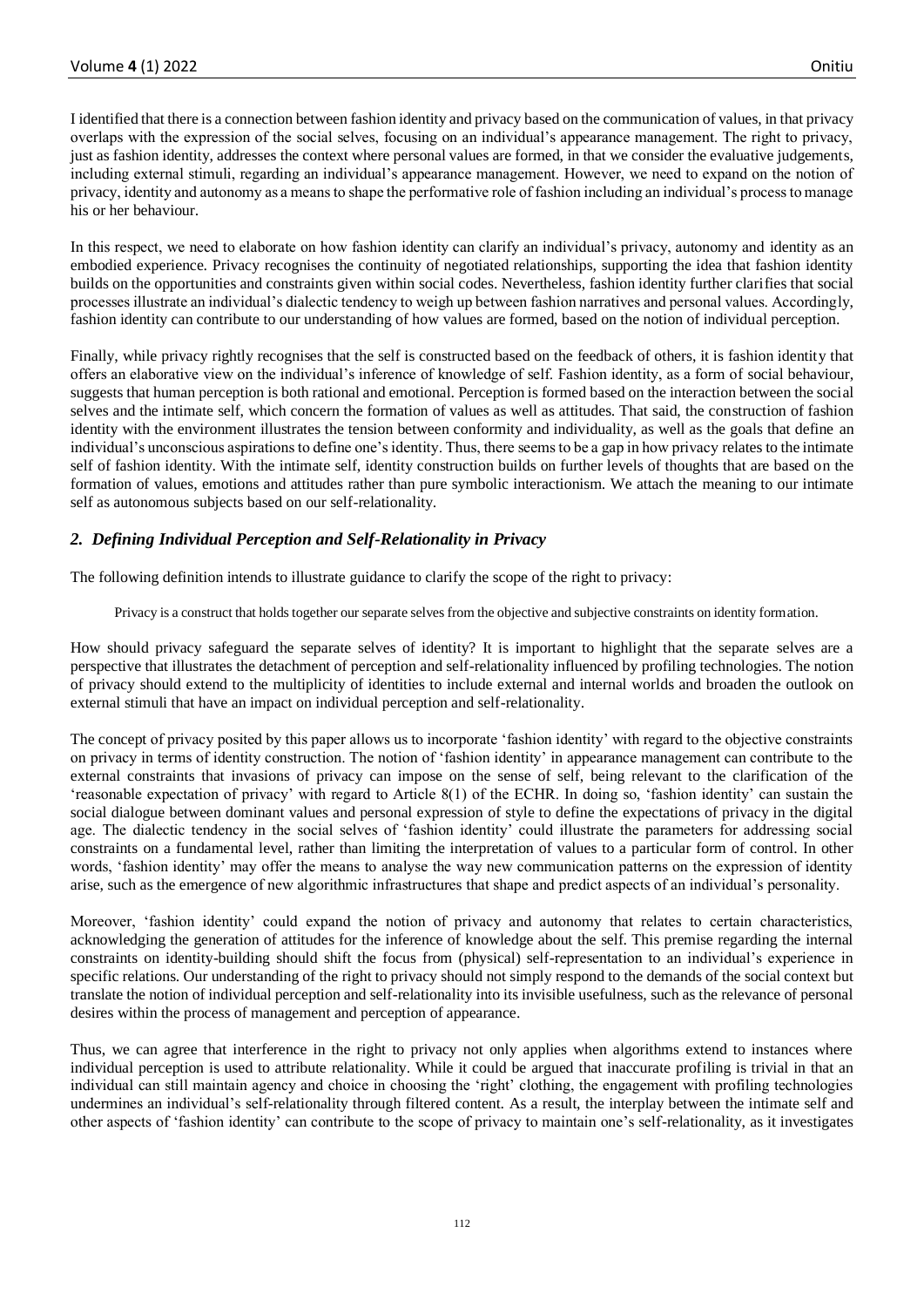the extent to which fashion narratives relate to an individual's perception (i.e., attitudes towards gender and the role of femininity/masculinity in appearance management).

#### **VI. Conclusion**

This paper intended to fulfil two important functions of this research study. One, it focused on the understanding of the right to privacy in terms of identity construction and offers a fresh outlook on the right to privacy, focusing on the meaning of identity in fashion studies. Second, it defined two key values that aim to shape the meaning of the right to privacy in the big data age, which is an individual's perception and self-relationality of fashion identity. The first notion focuses on an individual's ambivalence of the social and personal aspects of fashion, whereby the latter notion is the individual's process of sense-making of fashion.

Fashion identity is not a mere conceptual abstraction of the self and the environment but uncovers the essence of a 'profiled identity'. Fashion identity signifies more than controlling impressions and self-representation in an environment. It is not only about the visual stimuli that awakened them but also the conditions an individual imposes on self-perception and appearance management. In this respect, the study of 'fashion identity' includes the various nuances of how norms have an impact on managing behaviour in the material self; how fashion narratives in the social selves can illustrate personal preferences, as well as a tendency towards specific social norms; and how personal preferences and attitudes in the intimate self in fashion identity illustrate the generation of knowledge about the self. Conversely, privacy does not concern the unconscious motivations of the self, but rather the conditions in which an individual interacts with the environment. The notion of individual perception and self-relationality is not an end but a starting point, which may inform our expectations about the value of autonomy and identity in the age of big data.

#### **Bibliography**

- Aaker, Jennifer L. "The Malleable Self: The Role of Self-Expression in Persuasion." *Journal of Marketing Research* 36, no 1 (1999): 45–57[. https://doi.org/10.1177/002224379903600104](https://doi.org/10.1177%2F002224379903600104)
- Adam, Hajo and Adam G. Galinsky. "Enclothed Cognition." *Journal of Experimental Social Psychology* 48, no 4 (2012): 918–925[. https://doi.org/10.1016/j.jesp.2012.02.008](https://doi.org/10.1016/j.jesp.2012.02.008)
- Agre, Philip E. "Introduction." In *Technology and Privacy: The New Landscape*, edited by Philip E. Agre and Marc Rotenberg, 1–28. Cambridge: MIT Press, 1997.
- Altman, Irwin. *The Environment and Social Behaviour: Privacy, Personal Space, Territory, Crowding*. Monterey: Brooks/Cole, 1975.
- Attorney-General's Department. *Privacy Act Review: Discussion Paper* (Attorney-General's Department, October 2021).
- Australian Law Reform Commission. *Serious Invasions of Privacy in the Digital Era, ALRC Report 123* (Australian Law Reform Commission, 2014).
- Bennett, Colin J. "In Defence of Privacy: The Concept and the Regime." *Surveillance & Society* 8, no 4 (2011): 485–516. <https://doi.org/10.24908/ss.v8i4.4184>

Blumer, Herbert. *Symbolic Interactionism: Perspective and Method*. Englewood Cliffs: Prentice-Hall, 1969.

- Brincker, Maria. "Privacy in Public and the Contextual Conditions of Agency." In *Privacy in Public Space: Conceptual and Regulatory Challenges*, edited by Tjerk Timan, Bryce C. Newell and Bert-Jaap Koops, 64–90. Cheltenham: Edward Elgar, 2017.
- Brownsword, Roger. "Friends, Romans, Countrymen: Is There a Universal Right to Identity?" *Law, Innovation and Technology* 1, no 2 (2009): 223–249[. https://doi.org/10.1080/17579961.2009.11428372](https://doi.org/10.1080/17579961.2009.11428372)
- ———. *Law, Technology and Society: Reimagining the Regulatory Environment*. Abingdon and New York: Routledge, 2019.
- Bygrave, Lee A. "Automated Profiling: Minding the Machine: Article 15 of the EC Data Protection Directive and Automated Profiling." *Computer Law & Security Report* 17, no 1 (2001): 17–24. [https://doi.org/10.1016/S0267-3649\(01\)00104-2](https://doi.org/10.1016/S0267-3649(01)00104-2)
- Calo, M. Ryan. "The Boundaries of Privacy Harm." *Indiana Law Journal* 86, no 3 (2011): 1131–1162.
- Corner, Francis. *Why Fashion Matters*. Thames& Hudson, 2014.
- De Armond, Elizabeth. "Tactful Inattention: Erving Goffman, Privacy in the Digital Age, and the Virtue of Averting One's Eyes." *St. John's Law Review* 92, no 2 (2018): 283–325.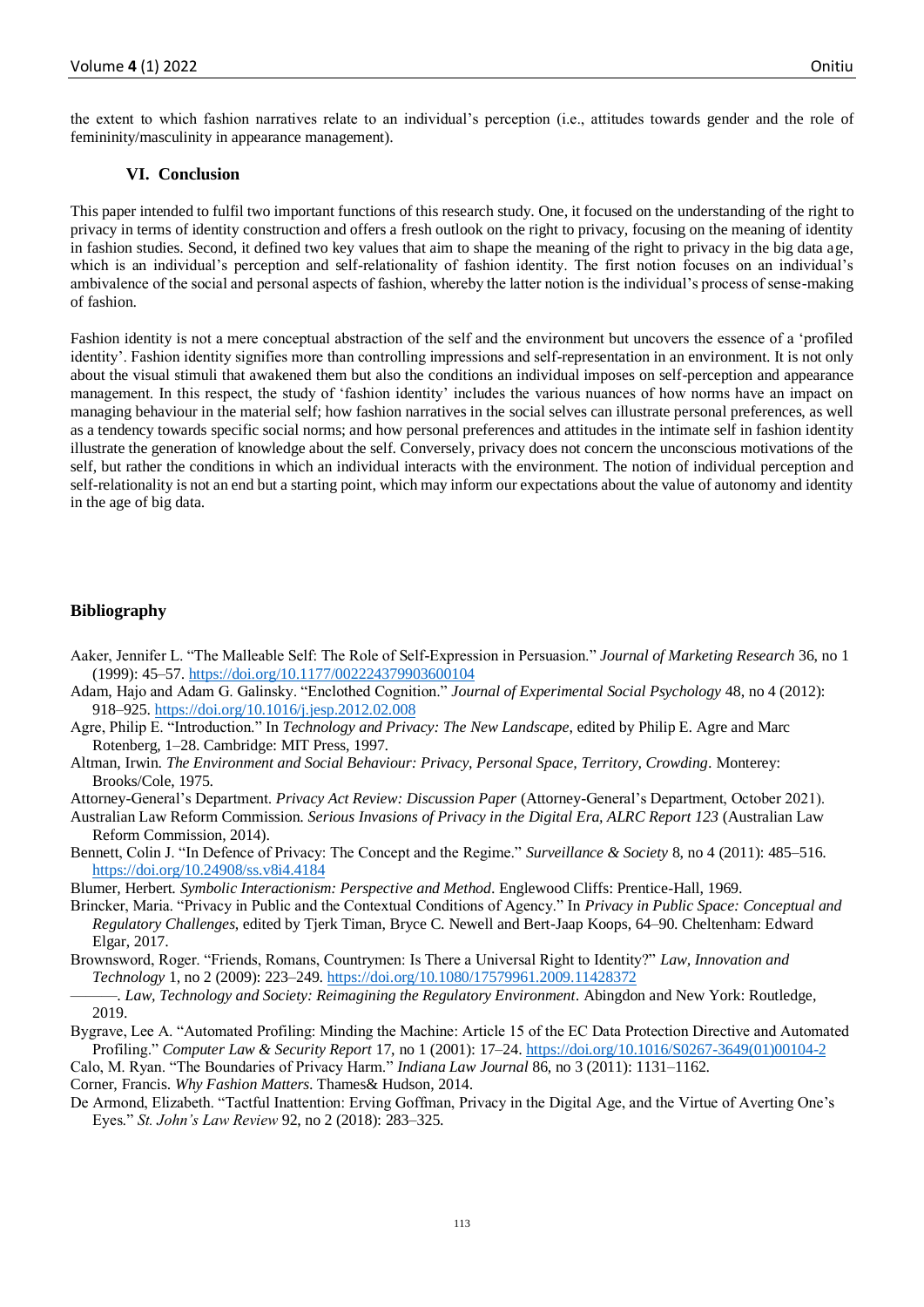De Vries, Katja. "Identity, Profiling Algorithms and a World of Ambient Intelligence." *Ethics and Information Technology*  12, no 1 (2010): 71–85[. https://doi.org/10.1007/s10676-009-9215-9](https://doi.org/10.1007/s10676-009-9215-9)

- Degli Esposti, Sara. "When Big Data Meets Dataveillance: The Hidden Side of Analytics." *Surveillance & Society* 12, no 2 (2014): 209–225[. https://doi.org/10.24908/ss.v12i2.5113](https://doi.org/10.24908/ss.v12i2.5113)
- Doyle, Tony and Judy Veranas. "Public Anonymity and the Connected World." *Ethics and Information Technology* 16, no 3 (2014): 207–218[. https://doi.org/10.1007/s10676-014-9346-5](https://doi.org/10.1007/s10676-014-9346-5)
- Durham, Deborah. "The Lady in the Logo: Tribal Dress and Western Culture in a Southern African Community." In *Dress and Ethnicity: Change Across Space and Time*, edited by Joanne B Eicher, 183–194. Oxford: Berg, 1995.
- Eco, Umberto. "Lumbar Thought." In *Fashion Theory: A Reader*, edited by Malcolm Barnard, 315–317. London: Routledge, 2007.
- Entwistle, Joanne. "Introduction." In *The Handbook of Fashion Studies*, edited by Sandy Black, Amy de la Haye, Joanne Entwistle, Agnès Rocamora, Regina A. Root and Helen Thomas, 97–102. London and New York: Bloomsbury, 2013. ———. *The Fashioned Body: Fashion, Dress, and Modern Social Theory*. 2nd ed. Malden: Polity Press, 2015.
- Finkelstein, Joanne. *The Fashioned Self*. Cambridge: Polity Press, 1991.
- Gavinson, Ruth. "Privacy and the Limits of Law." *Yale Law Journal* 89, no 3 (1980): 421–471. <https://doi.org/10.2307/795891>
- Goffman, Erving. *The Presentation of Self in Everyday Life*. London: Penguin, 1990.
- Grafanaki, Sofia. "Autonomy Challenges in the Age of Big Data." *Fordham Intellectual Property, Media & Entertainment Law Journal* 27, no 4 (2017): 803–868.
- Hildebrandt, Mireille. "Profiling and the Identity of the European Citizen." In *Profiling the European Citizen: Cross-Disciplinary Perspectives*, edited by Mireille Hildebrandt and Serge Gutwirth, 303–343. Dordrecht: Springer, 2008. ———. *Smart Technologies and the End(s) of Law: Novel Entanglements of Law and Technology*. Cheltenham: Edward Elgar, 2015.
- Hildebrandt, Mireille, Serge Gutwirth and Paul De Hert. *D7.4: Implications of Profiling Practices on Democracy and the Rule of Law* (Future of Identity in the Information Society, 5 September 2005).
- Hughes, Kristy. "A Behavioural Understanding of Privacy and Its Implications for Privacy Law." *Modern Law Review* 75, no 5 (2012): 806–836.<https://doi.org/10.1111/j.1468-2230.2012.00925.x>
- Kaiser, Susan B. *The Social Psychology of Clothing: Symbolic Appearances in Context*. New York: Macmillan, 1990.
- Kinchen, Rosie. "What to Wear in the Lockdown, by the World's First Fashion Psychologist." *The Times*, 29 March 2020. <https://www.thetimes.co.uk/article/what-to-wear-in-the-lockdown-by-the-worlds-first-fashion-psychologist-sh733nklg>
- Koops, Bert-Jaap. "Privacy Spaces." *West Virginia Law Review* 121, no 2 (2018): 611–666.
- Laceulle, Hanne. *Aging and Self-Realization: Cultural Narratives about Later Life*. Bielefeld: Transcript Verlag, 2018.
- Levy, K. E. C. "Relational Big Data." *Stanford Law Review Online* 66 (2013): 73–79.
- Lurie, Alison. *The Language of Clothes*. William Heinemann, 1981.
- Lynch, Annette and Mitchell D. Strauss. *Changing Fashion: A Critical Introduction to Trend Analysis and Meaning*. Oxford: Berg, 2010.
- Margulis, Stephen T. "On the Status and Contribution of Westin's and Altman's Theories of Privacy." *Journal of Social Issues* 59, no 2 (2003): 411–429.<https://doi.org/10.1111/1540-4560.00071>
- Markus, Hazel and Paula Nurius. "Possible Selves." *American Psychologist* 41, no 9 (1986): 954–969. [https://doi.org/10.1037/0003-066X.41.9.954](https://psycnet.apa.org/doi/10.1037/0003-066X.41.9.954)
- Matzner, Tobias and Carsten Ochs. "Privacy." *Internet Policy Review* 8, no 4 (2019): 1–14. <https://doi.org/10.14763/2019.4.1427>
- Nissenbaum, Helen. "Privacy as Contextual Integrity." *Washington Law Review* 79, no 1 (2004): 119–158. ———. "Toward an Approach to Privacy in Public: Challenges of Information Technology." *Ethics & Behaviour* 7, no 3 (1997): 207–219[. https://doi.org/10.1207/s15327019eb0703\\_3](https://doi.org/10.1207/s15327019eb0703_3)
- Parent, William A. "Recent Work on the Concept of Privacy." *American Philosophical Quarterly* 20, no 4 (1983): 341–355.
- Purshouse, Joe. "The Reasonable Expectation of Privacy and the Criminal Suspect." *Modern Law Review* 79, no 5 (2016): 871–884[. https://doi.org/10.1111/1468-2230.12218](https://doi.org/10.1111/1468-2230.12218)
- Regan, Priscilla M. *Legislating Privacy: Technology, Social Values and Public Policy*. Chapel Hill: University of North Carolina Press, 1995.
- Reidenberg, Joel R. "Privacy in Public." *University of Miami Law Review* 69, no 1 (2014): 141–160.
- Roach, Mary Ellen and Joanne Bubolz Eicher. "Introduction to the Study of Dress, Adornment, and the Social Order." In *Dress, Adornment, and the Social Order*, edited by Mary Ellen Roach and Joanne Bubolz Eicher, 1–4. New York: Wiley, 1965.
- Roessler, Beate. "Privacy and/in the Public Sphere." *Yearbook for Eastern and Western Philosophy* 2016, no 1 (2016): 243– 256[. https://doi.org/10.1515/yewph-2016-0021](https://doi.org/10.1515/yewph-2016-0021)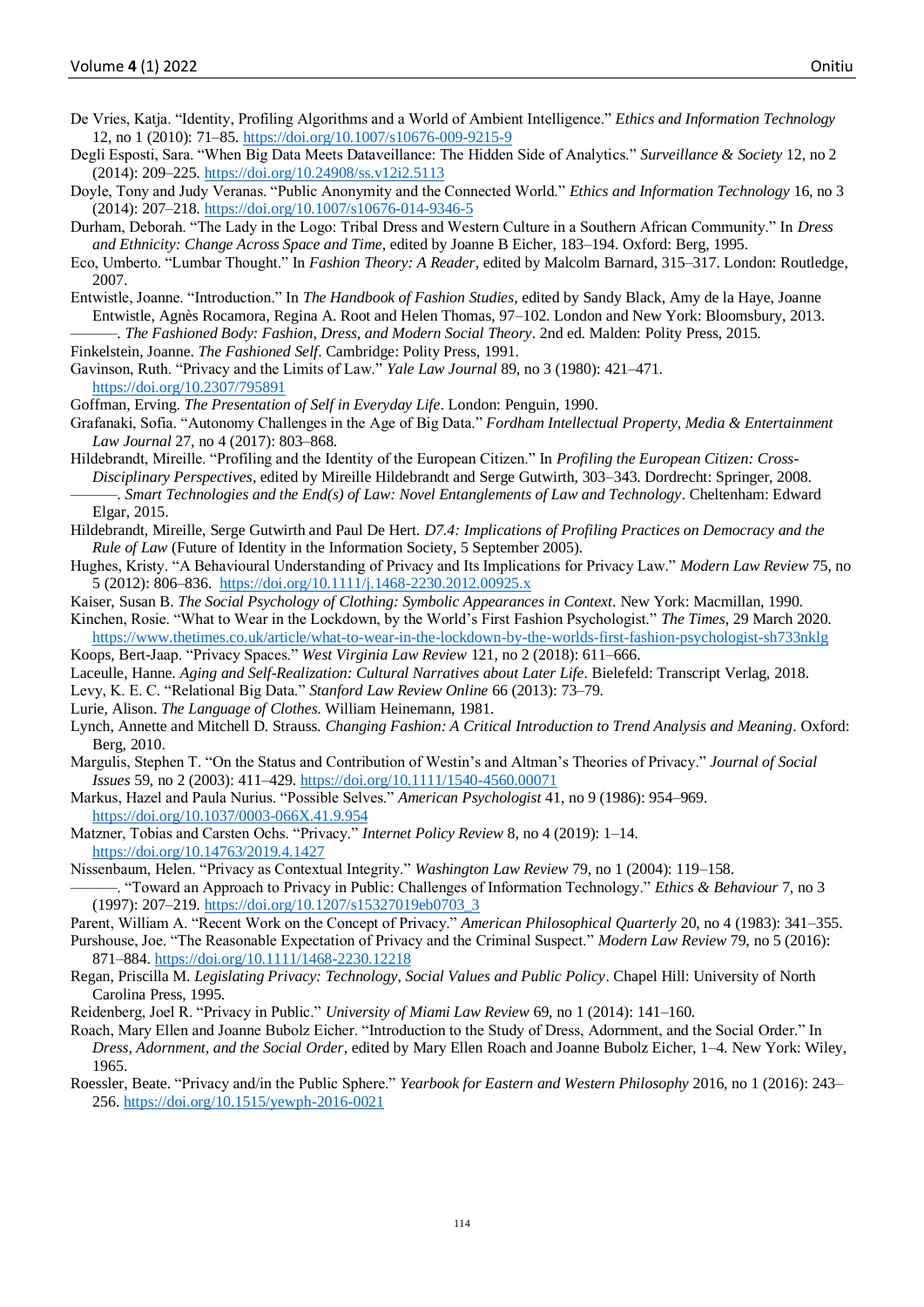- Roosendaal, Arnold. *Digital Personae and Profiles in Law: Protecting Individuals' Rights in Online Contexts*. Oisterwijk: Wolf Legal Publishers, 2013.
- Rouvroy, Antoinette. "Privacy, Data Protection, and the Unprecedented Challenges of Ambient Intelligence." *Studies in Ethics, Law and Technology* 2, no 1 (2008): 1–52.<https://doi.org/10.2202/1941-6008.1001>
- Schneier, Bruce. *Data and Goliath: The Hidden Battles to Collect Your Data and Control Your World*. New York: W. W. Norton, 2015.
- Seubert, Sandra and Carlos Becker. "Verdächtige Alltäglichkeit: Sozialkritische Reflexionen zum Begriff des Privaten." *Figurationen* 19, no 1 (2018): 105–120.<https://doi.org/10.7788/figurationen-2018-190111>
- Shoemaker, David W. "Self-Exposure and Exposure of the Self: Informational Privacy and the Presentation of Identity." *Ethics and Information Technology* 12, no 1 (2010): 3–15.<https://doi.org/10.1007/s10676-009-9186-x>
- Simmel, Georg. *On Individuality and Social Forms*. Chicago and London: University of Chicago Press, 1971.
- Solove, Daniel J. "Conceptualizing Privacy." *California Law Review* 90, no 4 (2002): 1087–1155.

```
https://doi.org/10.2307/3481326
```
- Steeves, Valerie. "Reclaiming the Social Value of Privacy." In *Lessons from the Identity Trail: Anonymity, Privacy and Identity in a Networked Society*, edited by Ian Kerr, Valerie Steeves and Carole Lucock, 191–212. New York: Oxford University Press, 2009.
- Susser, Daniel, Beate Roessler and Helen Nissenbaum. "Online Manipulation: Hidden Influences in a Digital World." *Georgetown Law Technology Review* 4 (2019): 1–45.
- Thomas, Helen. "Introduction." In *The Handbook of Fashion Studies*, edited by Sandy Black, Amy de la Haye, Joanne Entwistle, Agnès Rocamora, Regina A. Root and Helen Thomas, 17–22. London and New York: Bloomsbury, 2013.
- Tseëlon, Efrat. "Erving Goffman: Social Science as an Art of Cultural Observation." In *Thinking Through Fashion*, edited by Agnès Rocamora and Anneke Smelik, 149–164. London: I. B. Tauris, 2016.
- Van der Sloot, Bart. "Privacy as Human Flourishing: Could a Shift Towards Virtue Ethics Strengthen Privacy Protection in the Age of Big Data?" *Journal of Intellectual Property, Information Technology and Electronic Commerce Law* 5, no 3 (2014): 230–244.
- Veblen, Thorstein. *The Theory of Leisure Class*. London: Penguin, 1994.
- Wachter, Sandra and Brent Mittelstadt. "A Right to Reasonable Inferences: Re-Thinking Data Protection Law in the Age of Big Data and AI." *Columbia Business Law Review* 2019, no 2 (2019): 494–620. <https://doi.org/10.7916/cblr.v2019i2.3424>
- Warren, Samuel D. and Louis D. Brandeis. "The Right to Privacy." *Harvard Law Review* 4, no 5 (1890): 193–220. <https://doi.org/10.2307/1321160>
- Wells, Samuel R. *New Physiognomy, or, Signs of Character*. New York: Fowler and Wells, 1867.
- Westin, Alan F. *Privacy and Freedom*. London: The Bodley Head, 1967.
- Yeung, Karen. " 'Hypernudge': Big Data as a Mode of Regulation by Design." *Information, Communication & Society* 20, no 1 (2017): 118–136[. https://doi.org/10.1080/1369118X.2016.1186713](https://doi.org/10.1080/1369118X.2016.1186713)
- Zarsky, Tal Z. " 'Mine Your Own Business!": Making the Case for the Implications of the Data Mining of Personal Information in the Forum of Public Opinion." *Yale Journal of Law and Technology* 5, no 1 (2003): 1–55.
- Zuiderveen Borgesius, F. J. "Improving Privacy Protection in the Area of Behavioural Targeting." PhD diss., University of Amsterdam, 2014.

#### **Primary Materials**

- *AP Garcon and Nicot v France* App Nos 79885/12, 52471/13 and 52596/13 (ECHR, 6 April 2017).
- *Aurel Popa v Romania* App No 4233/09 (ECHR, 18 June 2013).
- *Bărbulescu v Romania* App No 61496/08 (ECHR, 5 September 2017).
- *Beizaras and Levickas v Lithuania* App No 41288/15 (ECHR, 14 May 2020).
- *Benedik v Slovenia* App No 62357/14 (ECHR, 24 July 2018).
- *Bloomberg LP v ZXC* [2022] 2 WLR 424.
- *Burghartz v Switzerland* (1994) 18 EHRR 101.
- *Convention for the Protection of Human Rights and Fundamental Freedom*, opened for signature 4 November 1950, 213 UNTS 221 (entered in force 3 September 1953).
- *Folgerø and Others v Norway* App No 15472/02 (ECHR, 29 June 2007).
- *Gaskin v United Kingdom* (1990) 12 EHRR 36.
- *Mikulic v Croatia* (2002) 2 WLUK 216.
- *Niemietz v Germany* (1993) 16 EHRR 97.
- *Peck v United Kingdom* (2003) 36 EHRR 41.
- *P. G. and J. H. v United Kingdom* (2008) 46 EHRR 51.